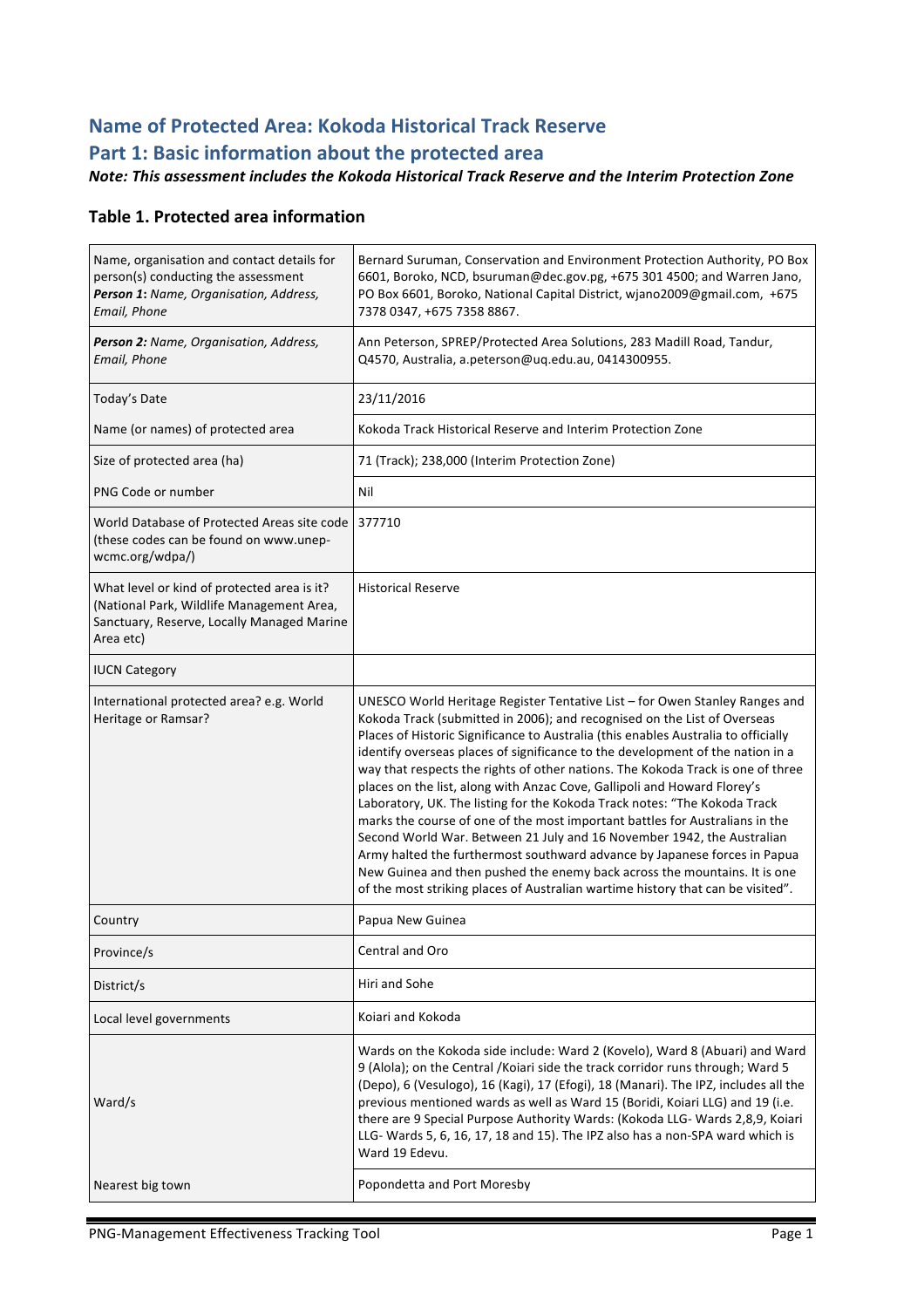| Location of protected area (brief<br>description)                                                                                                              | The Historical Reserve is located in Central and Oro Provinces and is 96km in<br>length (straight line), but within a 20m corridor (10m each side of the track).<br>The track runs from Owers' Corner on the southern side of the Owen Stanley<br>Ranges, across the mountains to the Kokoda plateau in the Yodda Valley. The<br>track follows the wartime tracks used by the soldiers, although there are some<br>variations and deviations. An Interim Protection Zone (IPZ) has been identified,<br>which represents a core area for possible legal protection of the Brown River<br>catchment area and most of the Kokoda Track. The IPZ incorporates the Brown,<br>Naoro and Goldie Rivers. |
|----------------------------------------------------------------------------------------------------------------------------------------------------------------|--------------------------------------------------------------------------------------------------------------------------------------------------------------------------------------------------------------------------------------------------------------------------------------------------------------------------------------------------------------------------------------------------------------------------------------------------------------------------------------------------------------------------------------------------------------------------------------------------------------------------------------------------------------------------------------------------|
| Map references                                                                                                                                                 |                                                                                                                                                                                                                                                                                                                                                                                                                                                                                                                                                                                                                                                                                                  |
| When was the protected area gazetted or<br>formally established?                                                                                               | 1972 (no specific date) – the Gazettal notice cannot be located and it is thought<br>that the Track was not formally gazetted although the instruments were<br>prepared. In 1972 the PNG Landmark and Names committee officially<br>recognised and gazetted the name of the protected area as the Kokoda Trail<br>and not track (refer to the PNG Government Gazette no 88 of 12 October 1972,<br>p1363.                                                                                                                                                                                                                                                                                         |
| Reference for gazettal or Memorandum of<br>Understanding (MoU)                                                                                                 | Current interim protection under the Environment Act Section 5 (a), (c) and (e)<br>NEC Decision 27/2008; Joint Declaration (9 Sept 2014)                                                                                                                                                                                                                                                                                                                                                                                                                                                                                                                                                         |
| Who owns the protected area? please enter<br>Government Private Community/ customary<br>landowners, private, Other (name) and<br>include Clan name(s)          | Customary landowners - it covers the lands of the Koiari and Orokaiva people.                                                                                                                                                                                                                                                                                                                                                                                                                                                                                                                                                                                                                    |
| Number of households living in the<br>protected area                                                                                                           | >1000                                                                                                                                                                                                                                                                                                                                                                                                                                                                                                                                                                                                                                                                                            |
| Population size within the protected area                                                                                                                      | $\sim$ 1500 (i.e. living within the 20m corridor); $\sim$ 2,500 within the IPZ.                                                                                                                                                                                                                                                                                                                                                                                                                                                                                                                                                                                                                  |
| Who manages the protected area? (e.g.<br>please enter government, customary<br>landowners [add clan names] management<br>committee [how many and what gender]) | Customary landowners and the Kokoda Track Authority (KTA) which manages<br>the Track to ensure that it is safe to walk. KTA is a Special Purpose Authority<br>(SPA) created in 2008 to support the two Local Level Governments of Kokoda<br>and Koiari, through which the Kokoda Track passes.                                                                                                                                                                                                                                                                                                                                                                                                   |
| Total number of staff (this means anyone<br>working on the protected area in paid jobs -<br>whether NGOs, community, rangers or<br>customary landowners        | 6 (full-time rangers work on the Track during the trekking season and are<br>employed by the KTA)                                                                                                                                                                                                                                                                                                                                                                                                                                                                                                                                                                                                |
| Temporary paid workers                                                                                                                                         | Unknown (The landowners in the villages along the track engage people to<br>maintain the track)                                                                                                                                                                                                                                                                                                                                                                                                                                                                                                                                                                                                  |
| Permanent paid workers 6                                                                                                                                       |                                                                                                                                                                                                                                                                                                                                                                                                                                                                                                                                                                                                                                                                                                  |
| Annual budget (US\$) - excluding staff salary<br>costs                                                                                                         | The Australian Government provides funds to maintain and manage the Track.<br>The KTA receives payments from permit fees and tour operator licences and<br>this money is used on the Track (this is minimal). KTA allocates some money to<br>the wards along the track to assist with maintenance.                                                                                                                                                                                                                                                                                                                                                                                               |
| Operational (recurrent) funds                                                                                                                                  | Unknown - paid by the Australian government; some funds from the trekking<br>fee.                                                                                                                                                                                                                                                                                                                                                                                                                                                                                                                                                                                                                |
| Project or special funds                                                                                                                                       | 0                                                                                                                                                                                                                                                                                                                                                                                                                                                                                                                                                                                                                                                                                                |
| Reason for protected area establishment                                                                                                                        | To protect the historical significance of the Track as an important mail route,<br>means of communication and supply line for soldiers and supplies during the<br>Kokoda campaign in World War II; to improve the quality of life of the people<br>living along the Track and adjacent areas and to protect the Brown River<br>catchment.                                                                                                                                                                                                                                                                                                                                                        |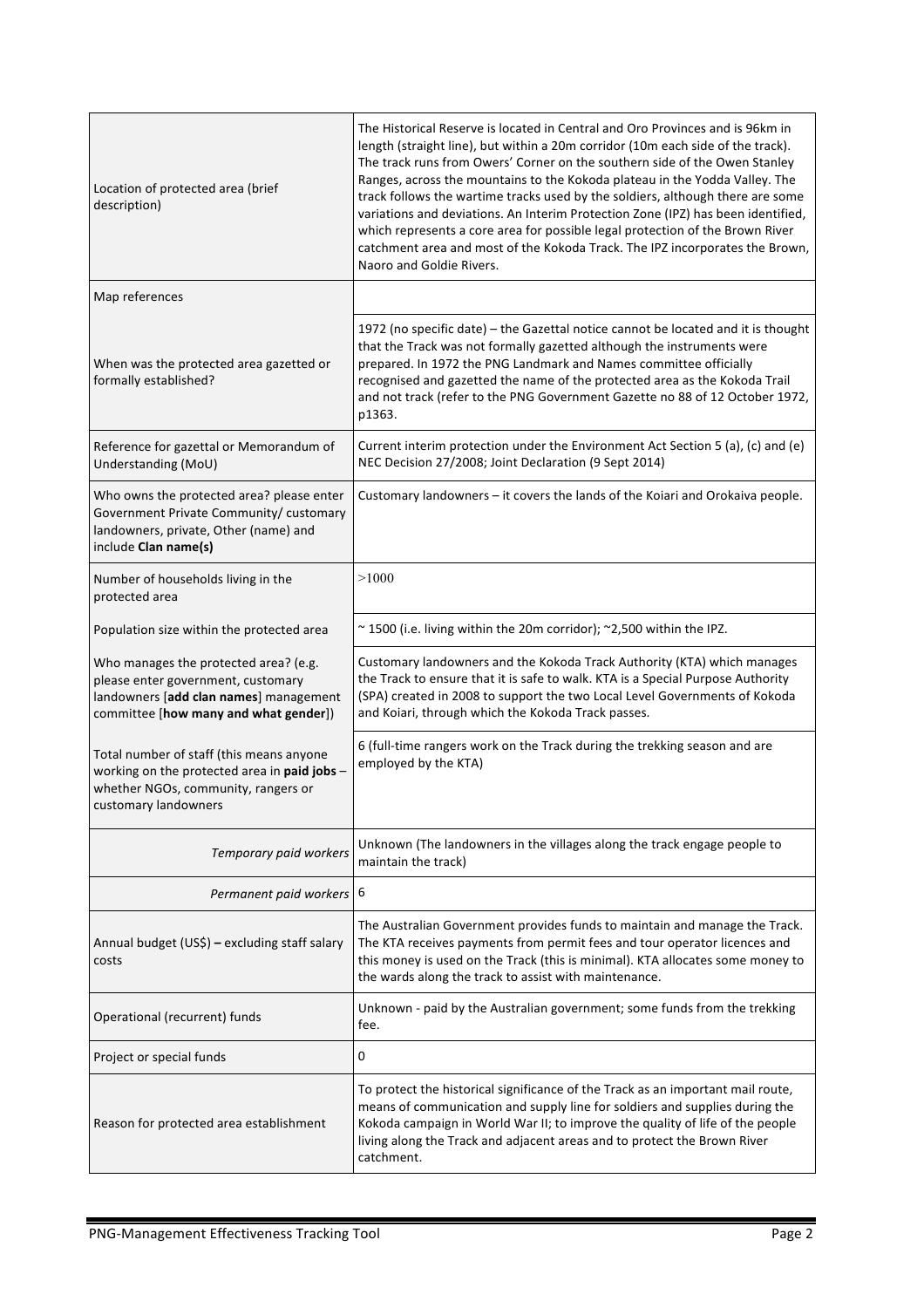| What are the main values for which the area<br>is designated (Fill this out after data sheet 2)                                                                                                                                                | Military history; Tourism/trekking; Economic; Biodiversity; and Sacred/cultural/<br>archaeological sites; catchment.                                                                                                                                                                                                                                                    |
|------------------------------------------------------------------------------------------------------------------------------------------------------------------------------------------------------------------------------------------------|-------------------------------------------------------------------------------------------------------------------------------------------------------------------------------------------------------------------------------------------------------------------------------------------------------------------------------------------------------------------------|
| List the primary protected area management<br>objectives (add lines if needed after the<br>most important objectives):<br>Management objective 1                                                                                               | Protect the Track because of its historic military significance, its importance as<br>a mail route and path for local communities to use (i.e. to walk from Kokoda to<br>Port Moresby and other provinces); and its natural and cultural values.                                                                                                                        |
|                                                                                                                                                                                                                                                | Management objective 2   To sustainably develop the Owen Stanley Ranges and Brown River Catchment.                                                                                                                                                                                                                                                                      |
|                                                                                                                                                                                                                                                | Management objective $3$ To support the Ward development programs.                                                                                                                                                                                                                                                                                                      |
| Number of people involved in answering the<br>assessment questions                                                                                                                                                                             | 5                                                                                                                                                                                                                                                                                                                                                                       |
| Name/organisation/contact details of<br>people participating in the assessment                                                                                                                                                                 | Elton Kaitokai, Conservation and Environment Protection Authority, PO Box<br>6601, Boroko, NCD, ekaitokai@dec.gov.pg, ekaitokai@gmail.com, +675 301<br>4500; James Sabi, CEPA, PO Box 6601, jsabi@dec.gov.pg; Mark Nizette, CEPA,<br>PO Box 6601, Boroko, NCD, mark.nizette@gmail.com, +6753014520,<br>+67572856556; and two customary landowners (names not provided). |
| Customary landowners/other community;<br>CEPA, Other national government agency;<br>Provincial govt; local level govt; Protected<br>area staff (anyone working on the protected<br>area in paid jobs; NGO; Donors; External<br>experts; Others | Customary landowners, CEPA, Kokoda Track Initiative                                                                                                                                                                                                                                                                                                                     |
| Please note if assessment was carried out in<br>association with a particular project, on<br>behalf of an organisation or donor                                                                                                                | SPREP through the PNG Protected Area Assessment Project, which is a<br>component of the GEF Community-based Forest and Coastal Conservation and<br>Resource Management Project in PNG.                                                                                                                                                                                  |

### **Part 2: What makes this protected area special and important?**

The Kokoda Track was historically used by PNG people as an important means of communication (Nelson, nd). The Track was also used in the 1890s by Australians and others trying to reach the Yodda goldfield on the north coast. In 1899 the track was surveyed and marked. The track was used regularly from 1904 – 1942 when a government station was established at Kokoda and a regular mail service began between Port Moresby and the north coast. The mail route was also used by miners, explorers and many local people. The Kokoda Track played an important part in the **World War II PNG campaign**. The Kokoda campaign was fought between July and November 1942 and the Track was crucial for moving soldiers and supplies along the route and was ultimately crucial in turning back the Japanese advance on Port Moresby. PNG people along the Track played a crucial role in this campaign (KI 2015). More recently the Kokoda Track has attracted **trekkers** who are not only interested in its military history, but also in the Track's reputation as a test of endurance. The Australian government has placed the Kokoda Track on its List of Overseas Places of Historic Significance because of its importance to Australia's wartime history and the PNG government has placed the Track and the surrounding Owen Stanley Ranges on its World Heritage Tentative List as a mixed cultural and natural site. The current Track used by trekkers generally follows the wartime tracks, although there are some variations and deviations. The track passes through several clan areas and villages and also areas with diverse habitats which are important for several species. The **Kokoda Track Authority** (KTA) is a Special Purpose Authority of the Koairi and Kokoda Local Level Governments commissioned to promote and manage the Kokoda Tract for tourists, while improving the way of life for communities living along the track, through funding and development programs. The Kokoda Initiative (KI), is a joint venture between the PNG and Australian governments that commenced in 2008 and aims to sustainably develop and protect the Kokoda Track and surrounding areas. The KI has established an Interim Protection Zone (IPZ) which covers the entire water catchment of the Brown River and parts of Vanapa and Laloki/Goldie Rivers. A Kokoda Initiative Master Plan (TRIP Consultants 2015) is being prepared by the PNG Government and has three development pillars: **The Track** (a safe and well managed Track): **The People** (enhanced quality of life and income for landowners and communities in the region); and The Environment (the sustainable use of the catchment area). The IPZ includes priority areas in Central Province for future development of hydro **power and water supply** for Port Moresby. It also provides a buffer that protects the historic values of the Kokoda Track.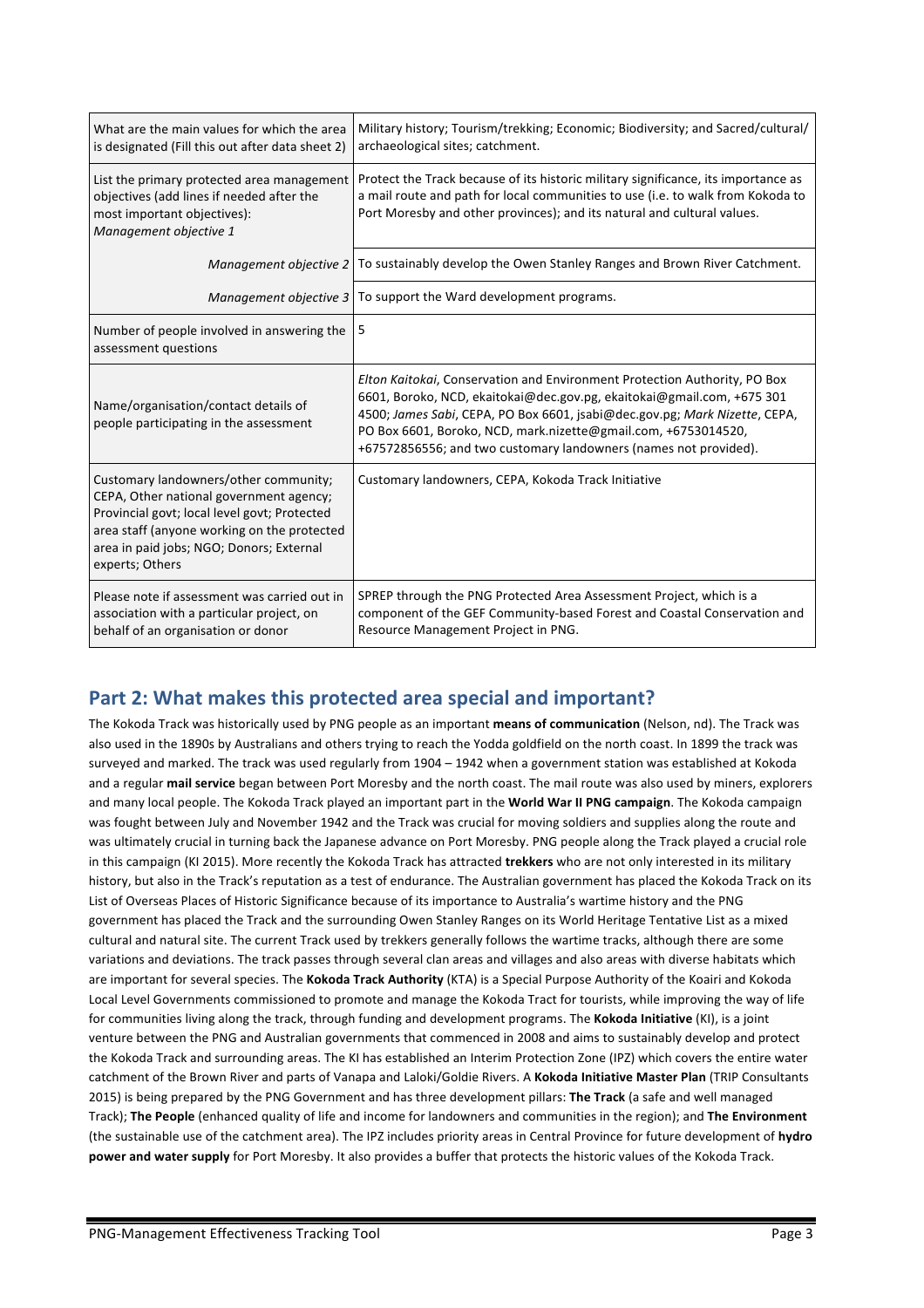#### Table 2. Key values of the protected area

| No.            | <b>Key values</b>         | <b>Brief description</b>                                       | <b>Note if endangered</b><br>species or |
|----------------|---------------------------|----------------------------------------------------------------|-----------------------------------------|
|                |                           |                                                                | ecosystem (IUCN)                        |
| $\mathbf{1}$   | Military history          | WWII history and associated remembrance of Australian          |                                         |
|                |                           | and PNG involvement on the Kokoda Track during the             |                                         |
|                |                           | Kokoda campaign. During WWII the Japanese, who were            |                                         |
|                |                           | intending to cross the Owen Stanley Ranges to take Port        |                                         |
|                |                           | Moresby, were confronted by the Australian Army                |                                         |
|                |                           | entering the track from the Port Moresby end. The              |                                         |
|                |                           | physical track and military sites that remain are historical   |                                         |
|                |                           | records and material expressions of shared experiences         |                                         |
|                |                           | between Australian and PNG people (Hitchcock & Gabriel         |                                         |
|                |                           | $2015$ ).                                                      |                                         |
| $\overline{2}$ | Tourism/trekking          | Internationally recognized site that attracts trekkers,        |                                         |
|                |                           | particularly from Australia and New Zealand. The Track is      |                                         |
|                |                           | one of the most significant land-based tourism draw cards      |                                         |
|                |                           | in PNG, providing historical, cultural and natural features.   |                                         |
| $\overline{3}$ | Economic                  | Local people are employed as guides and porters and            |                                         |
|                |                           | assist with track maintenance; and people from the local       |                                         |
|                |                           | villages along the Track provide accommodation and other       |                                         |
|                |                           | services, sell artefacts, food and timber and perform          |                                         |
|                |                           | cultural activities.                                           |                                         |
| 4              | Biodiversity              | There is a diverse range of species, including birds, tree     |                                         |
|                |                           | kangaroos, frogs and tropical rainforest.                      |                                         |
| 5              | Sacred/cultural sites and | There are several sites of special significance (Masalai       |                                         |
|                | archaeological values     | areas) to customary landowners; and sites of                   |                                         |
|                |                           | historic/spiritual significance for Australians in relation to |                                         |
|                |                           | the battles fought. There are many cultural sites and          |                                         |
|                |                           | artefacts that demonstrate people's long and continuous        |                                         |
|                |                           | relationship with the area (e.g. old village sites, spirit     |                                         |
|                |                           | places, pilgrimage places and archaeological sites,            |                                         |
|                |                           | including Madilogo, Myolo Lakes and lost battle fields such    |                                         |
|                |                           | as Etoa) (Hitchcock & Gabriel 2015, Kelly et al. 2016).        |                                         |
| 5              | Catchment                 | The catchment of the Brown, Naoro and Goldie Rivers.           |                                         |
|                |                           | These are important to provide secure water and the            |                                         |
|                |                           | provision of hydro-electric power for the region.              |                                         |

#### **Table 3. Checklist of values/benefits**

Not important 0; Important 1; Very important 2; don't know DK

| How important is the protected area for   | <b>Score</b> | <b>Comment</b>                                              |
|-------------------------------------------|--------------|-------------------------------------------------------------|
| each of the listed values/benefits?       | (0,1,2, DK)  |                                                             |
| Biodiversity – the presence of many<br>1. | 2            | The Owen Stanley Ranges is a very large area of relatively  |
| different kinds of plants, animals and    |              | intact rainforest close to Port Moresby. The Ranges are a   |
| ecosystems                                |              | significant element of the globally outstanding (G200)      |
|                                           |              | South East Papua Rainforest Ecoregion. Altitudinal and      |
|                                           |              | climatic variation have produced a diversity of vegetation  |
|                                           |              | types including savanna woodland dominated by               |
|                                           |              | Eucalyptus species, tropical wet evergreen forest, tropical |
|                                           |              | montane forest, subalpine herb and grasslands. The area     |
|                                           |              | contains diverse plant species including many local         |
|                                           |              | endemics. The IPZ is important for: mammal species (e.g.    |
|                                           |              | wallaby, echidna, rats, tree kangaroos e.g. Doria's         |
|                                           |              | Dendrolagus dorianus and Pesquet's Goodfellow's             |
|                                           |              | Dendrolagus goodfellowi); birds (birds of paradise          |
|                                           |              | [raggianna and goldies], hornbills, dwarf cassowary         |
|                                           |              | Casuarius bennetti, parrots e.g. Psittrichas fulgidus,      |
|                                           |              | finches, bowerbirds and wildfowl); frogs (e.g. Bellamy      |
|                                           |              | Aphantophryne sabini; butterfly and aquatic insects; fish;  |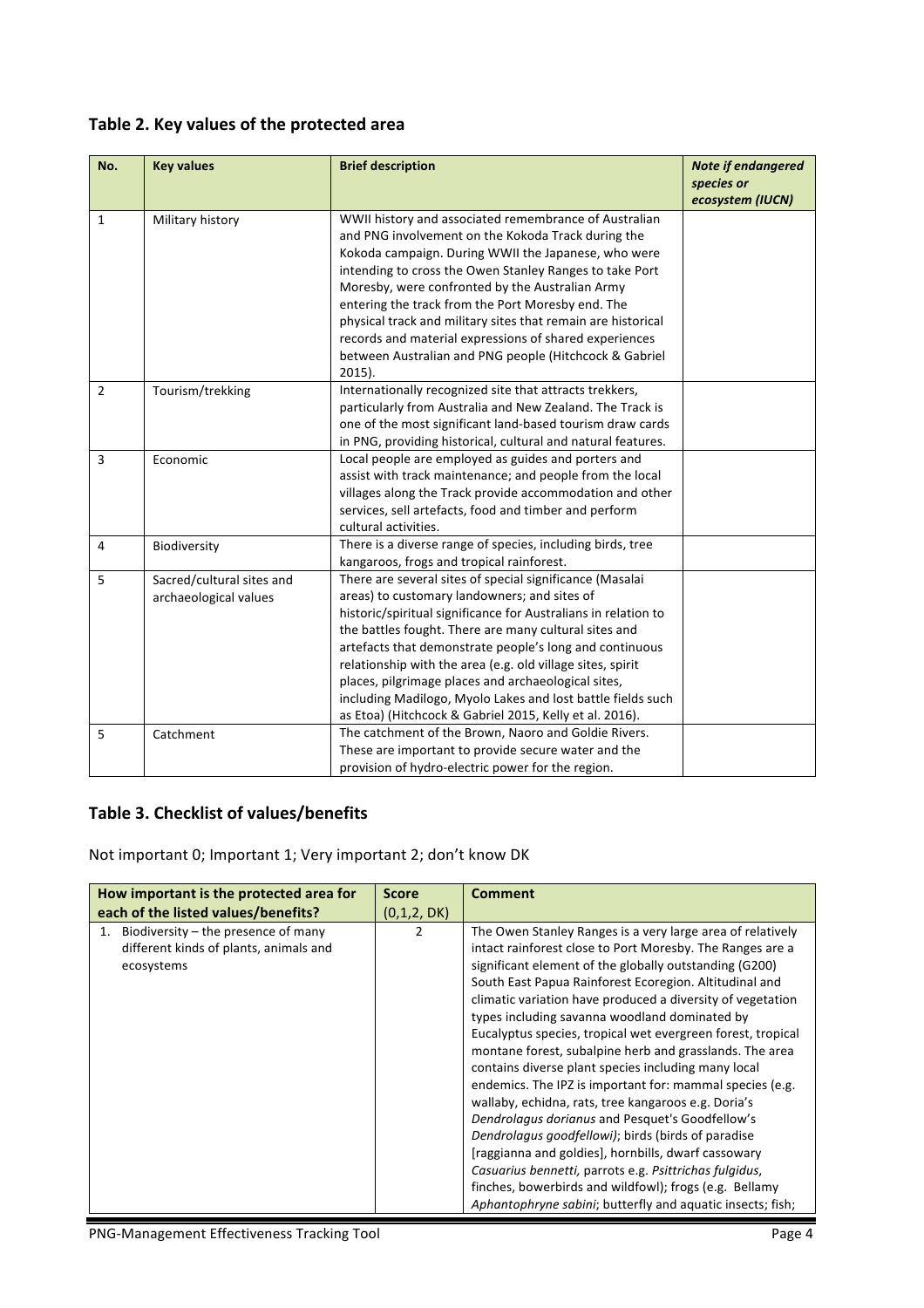|                                                                                                                                              |                | and trees (e.g. New Guinea rosewood, Pterocarpous<br>indicus) and intact forest on often very steep terrain. The<br>biodiversity provides an important resource for customary<br>use.                                                                                                                                                                                                                                                                                |
|----------------------------------------------------------------------------------------------------------------------------------------------|----------------|----------------------------------------------------------------------------------------------------------------------------------------------------------------------------------------------------------------------------------------------------------------------------------------------------------------------------------------------------------------------------------------------------------------------------------------------------------------------|
| 2. Presence of rare, threatened, or                                                                                                          | $\overline{2}$ | The Track itself is not critical for biodiversity. However, as                                                                                                                                                                                                                                                                                                                                                                                                       |
| endangered species (plants and animals)                                                                                                      |                | part of the IPZ it plays an important role. The Kokoda<br>Initiative is continuing to undertake a biodiversity values<br>assessment.                                                                                                                                                                                                                                                                                                                                 |
| 3. Ecosystems (e.g. wetlands, grasslands,<br>coral reefs etc) that are rare because they<br>have been cleared or destroyed in other<br>areas | $\overline{2}$ | The Track passes through grasslands and dry lake beds, as<br>well as tropical forest ecosystems. The Owen Stanley<br>Ranges are biologically important, consisting of 3,800m<br>high ranges that are part of the globally outstanding 200<br>SE Papua Rainforest Ecoregion. Extreme altitudinal and<br>climatic variation results in a rich variety of vegetation<br>(e.g. savanna, monsoon, lowland rainforest and cloud<br>forest; subalpine herb and grasslands). |
| 4. Protecting clean, fresh water                                                                                                             | $\overline{2}$ | The water is so clean $-$ it is pristine. The Track is within the<br>headwaters of the Brown River, Mamba and Camp Welsh<br>Rivers and provides clean drinking water. The IPZ area<br>contains several rivers and it is important to protect this<br>catchment which provides water to Port Moresby and<br>other settlements.                                                                                                                                        |
| 5. Sustaining important species in big enough<br>numbers that they are able to survive here                                                  | $\overline{2}$ | Numbers of species remain stable.                                                                                                                                                                                                                                                                                                                                                                                                                                    |
| 6. Providing a source of employment for local<br>communities now                                                                             | $\overline{2}$ | The trekking industry allows for local men to be porters<br>and guides. The communities along the track provide<br>accommodation and people are employed in this local<br>tourism sector. They also provide other service and items<br>(e.g. food, timber)                                                                                                                                                                                                           |
| 7. Providing resources for local subsistence<br>(food, building materials, medicines etc.)                                                   | $\overline{2}$ | Resources are not usually obtained from along the Track,<br>but rather from the areas adjacent to the Track (i.e. timber<br>for buildings, as well as traditional medicinal herbs).<br>Communities within the wider IPZ utilize the resources for<br>subsistence purposes (e.g. wildlife, timber and non-timber<br>products).                                                                                                                                        |
| 8. Providing community development<br>opportunities through sustainable<br>resource use                                                      | $\overline{2}$ | Programs for the community are delivered through the<br>Kokoda Initiative. This includes health clinics and schools.                                                                                                                                                                                                                                                                                                                                                 |
| Religious or spiritual significance (e.g.<br>9.<br>tambu places)                                                                             | $\overline{2}$ | There are sacred and cultural sites along the Track (e.g.<br>burial sites and tambu areas).                                                                                                                                                                                                                                                                                                                                                                          |
| 10. Plant species of high social, cultural, or<br>economic importance                                                                        | 2              | The narrow width of the Track corridor means that it has<br>limited habitat for flora, but the Track together with the<br>IPZ are important for a range of plant species.                                                                                                                                                                                                                                                                                            |
| 11. Animal species of high social, cultural, or<br>economic importance                                                                       | $\overline{2}$ | The Track has limited habitat for fauna, but the IPZ is<br>important for species such as the bird of paradise and<br>many more.                                                                                                                                                                                                                                                                                                                                      |
| 12. Attractive scenery                                                                                                                       | $\overline{2}$ | Diverse scenery can be observed from the Track and<br>throughout the IPZ. This area has several rivers, waterfalls,<br>gorges, the Owen Stanley Ranges with largely intact forest<br>and significant biodiversity values.                                                                                                                                                                                                                                            |
| 13. Tourism now                                                                                                                              | $\overline{2}$ | Tourism is in its initial stages. There are approximately<br>3000-4000 trekkers per year.                                                                                                                                                                                                                                                                                                                                                                            |
| 14. Potential value for tourism in the future                                                                                                | $\overline{2}$ | The Track has great potential for future tourism and a<br>wider range of tourism products.                                                                                                                                                                                                                                                                                                                                                                           |
| 15. Educational and/or scientific value                                                                                                      | $\overline{2}$ | There is potential for research within the Track corridor<br>and adjacent habitat.                                                                                                                                                                                                                                                                                                                                                                                   |
| 16. Maintaining culture and tradition on<br>customary land and passing this on to<br>future generations                                      | $\overline{2}$ | The culture of the customary landowners is important.<br>There are several archaeological sites that provide<br>evidence of past societies and these are important to<br>protect.                                                                                                                                                                                                                                                                                    |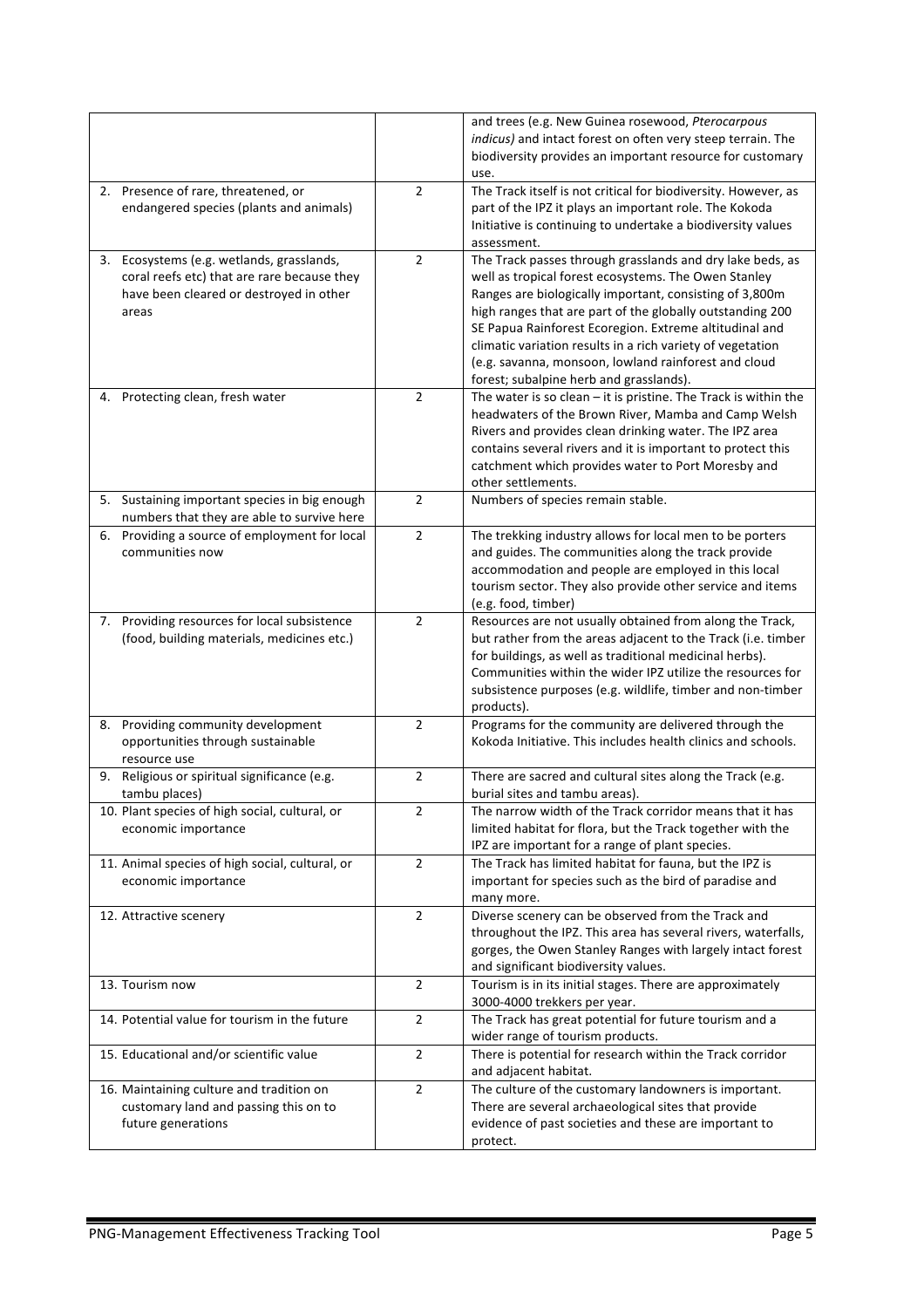# Part 3: What are the threats to the protected area?

# **Table 4: Threats to the protected area**<br>**H** High significance threats are seriously degrading va

- High significance threats are seriously degrading values. This means they are badly damaging some value -it might be a kind of animal or plant, or your traditional gardens
- **M** Medium threats are having some negative impact they are damaging values but not so badly
- **L** Low threats are present but not seriously damaging values<br>**0** N/A where the threat is not present in the protected area of
- **N/A** where the threat is not present in the protected area or where something is happening but is not threatening the values at all

| <b>Threat type</b>                                                | <b>Score</b><br>(H,M,L,0) | <b>Notes</b>                                                                                                                                                                                                                                                                                                                                                                                                                                                                                                                                                                                                                                                                                                                                                                                                                                       |
|-------------------------------------------------------------------|---------------------------|----------------------------------------------------------------------------------------------------------------------------------------------------------------------------------------------------------------------------------------------------------------------------------------------------------------------------------------------------------------------------------------------------------------------------------------------------------------------------------------------------------------------------------------------------------------------------------------------------------------------------------------------------------------------------------------------------------------------------------------------------------------------------------------------------------------------------------------------------|
| 1.1 Housing and settlement                                        | м                         | The Track passes through several villages. The Track thus impacts on<br>the people, especially when the trekkers overnight and may disturb<br>the community. Customary landowners cut trees for housing and<br>firewood. Settlements are expanding in the IPZ and this may pose<br>additional threats to resource extraction.                                                                                                                                                                                                                                                                                                                                                                                                                                                                                                                      |
| 1.1a Population increase in the                                   | M                         | Higher populations can cause impacts by clearing the vegetation for a                                                                                                                                                                                                                                                                                                                                                                                                                                                                                                                                                                                                                                                                                                                                                                              |
| protected area community                                          |                           | range of customary purposes (e.g. gardens, housing and firewood).                                                                                                                                                                                                                                                                                                                                                                                                                                                                                                                                                                                                                                                                                                                                                                                  |
| 1.2 Commercial and industrial areas                               | L                         | There is currently little development. However, hydro power plants<br>are proposed within the IPZ and this may attract industrial<br>development.                                                                                                                                                                                                                                                                                                                                                                                                                                                                                                                                                                                                                                                                                                  |
| 1.3 Tourism and recreation<br>infrastructure                      | M                         | There are guesthouses and campsites in the villages or near the<br>villages along the track. This results in more clearing for buildings and<br>for firewood. Trekkers may also impact on areas adjacent to the Track.                                                                                                                                                                                                                                                                                                                                                                                                                                                                                                                                                                                                                             |
| 2.1 Customary land owner and<br>community gardens and small crops | H                         | Local gardens are located within and near to the Track and this can<br>cause loss of vegetation and lower the natural amenity of the area. We<br>try to encourage gardeners not to garden within 10m of the Track.<br>There is some small scale walk-about saw milling, introduced by KTA in<br>some areas, to discourage people from taking trees that can be seen<br>from the Track or are near rivers - maps have been drawn and these<br>are used to talk with landonwers about suitable areas for timber<br>harvesting. This is having some success. This needs to be monitored by<br>the rangers, who now focus mainly on the trekking industry. This will<br>require clear delineation of the rangers' roles and responsibilities and<br>training to improve their biodiversity monitoring skills and also the<br>military heritage skills. |
| 2.1a Drug cultivation                                             | 0                         |                                                                                                                                                                                                                                                                                                                                                                                                                                                                                                                                                                                                                                                                                                                                                                                                                                                    |
| 2.1b Commercial plantations                                       | L                         | There are old rubber plantations and there may be palm oil expansion<br>in the future. A portion of the track at the end runs through rubber<br>plantations.                                                                                                                                                                                                                                                                                                                                                                                                                                                                                                                                                                                                                                                                                       |
| 2.2 Wood and pulp plantations                                     | Г                         |                                                                                                                                                                                                                                                                                                                                                                                                                                                                                                                                                                                                                                                                                                                                                                                                                                                    |
| 2.3 Livestock farming and grazing                                 | L                         |                                                                                                                                                                                                                                                                                                                                                                                                                                                                                                                                                                                                                                                                                                                                                                                                                                                    |
| 2.4 Marine and freshwater<br>aquaculture                          | L                         | Very few local people are venturing into fish farming. However, those<br>that do are using introduced fish, which may enter the streams along<br>the Track and impact on the native species.                                                                                                                                                                                                                                                                                                                                                                                                                                                                                                                                                                                                                                                       |
| 3.1 Oil and gas drilling                                          | L                         | Some lowland areas may have potential for hydrocarbon resource<br>extraction and this may be a potential future threat (Hitchcock and<br>Gabriel 2015).                                                                                                                                                                                                                                                                                                                                                                                                                                                                                                                                                                                                                                                                                            |
| 3.2 Mining and quarrying                                          | L                         | The Owen Stanley Ranges are thought to contain metalliferous ore<br>bodies, but few have been discovered. Mineral exploration and mining<br>are an "ongoing and significant threat" to the heritage values of the<br>area (Hitchcock and Gabriel 2015:59).                                                                                                                                                                                                                                                                                                                                                                                                                                                                                                                                                                                         |
| 3.3 Energy generation                                             | М                         | There is a possibility of future hydro-electric power generation and this<br>may impact on the rivers and water flow and reduce visual amenity.<br>Currently there is no impact.                                                                                                                                                                                                                                                                                                                                                                                                                                                                                                                                                                                                                                                                   |
| 4.1 Roads and railroads (include<br>road-killed animals)          | $\pmb{0}$                 |                                                                                                                                                                                                                                                                                                                                                                                                                                                                                                                                                                                                                                                                                                                                                                                                                                                    |
| 4.2 Utility and service lines (e.g.                               | $\pmb{0}$                 |                                                                                                                                                                                                                                                                                                                                                                                                                                                                                                                                                                                                                                                                                                                                                                                                                                                    |
| electricity cables, telephone lines)                              |                           |                                                                                                                                                                                                                                                                                                                                                                                                                                                                                                                                                                                                                                                                                                                                                                                                                                                    |
| 4.3 Shipping lanes                                                | $\pmb{0}$                 |                                                                                                                                                                                                                                                                                                                                                                                                                                                                                                                                                                                                                                                                                                                                                                                                                                                    |
| 4.4 Flight paths                                                  | L                         | Helicopters are used in the area and these cause noise impacts.                                                                                                                                                                                                                                                                                                                                                                                                                                                                                                                                                                                                                                                                                                                                                                                    |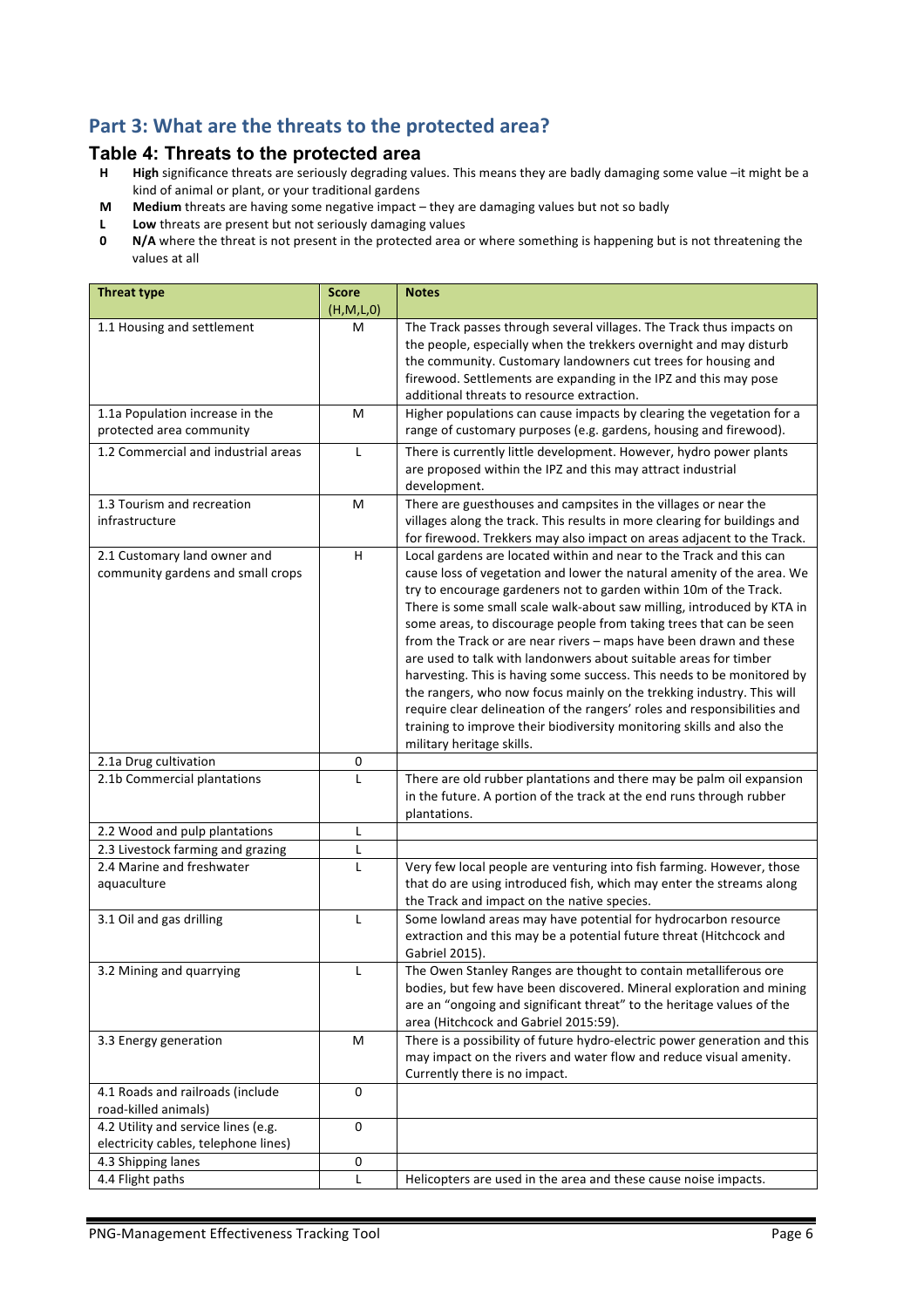| <b>Threat type</b>                                    | <b>Score</b><br>(H, M, L, 0) | <b>Notes</b>                                                                                                                                   |
|-------------------------------------------------------|------------------------------|------------------------------------------------------------------------------------------------------------------------------------------------|
| 5.1 Hunting, killing and collecting                   | M                            | There is some vandalism, poaching and hunting and this is reported to                                                                          |
| terrestrial animals (including killing of             |                              | be as a result of the activities of some of the porters employed by the                                                                        |
| animals as a result of human/wildlife                 |                              | trekking groups. Hunting in the wider IPZ area is also a threat to                                                                             |
| conflict)                                             |                              | several species of mammals, particularly in lowland and foothill<br>habitats (Hitchcock & Gabriel 2015).                                       |
| 5.2 Gathering terrestrial plants or                   | м                            | Some plants are extracted by the trekking groups e.g. orchids; and                                                                             |
| plant products (non-timber)                           |                              | customary landowners extract cane and plants for medicinal purposes.                                                                           |
| 5.3a Logging and wood harvesting for                  |                              | Timber is harvested mainly by locals for their own use or community                                                                            |
| local/customary use                                   | M                            | use and for track maintenance. In the future these trees should not                                                                            |
|                                                       |                              | been removed.                                                                                                                                  |
| 5.3b Logging and wood harvesting -                    |                              | Some areas have been logged in the Brown River (by Rimbunan Hijau).                                                                            |
| commercial logging                                    | L                            | Little information was available on current timber concessions.<br>However, future logging would be a threat to the forest values of the       |
|                                                       |                              | IPZ and also to the water catchment values.                                                                                                    |
| 5.4a Fishing, killing and harvesting                  |                              | The impact of fishing is very low as the main species fished is the                                                                            |
| aquatic resources for                                 | L                            | rainbow trout which is an introduced species.                                                                                                  |
| local/customary use                                   |                              |                                                                                                                                                |
| 5.4b Fishing, killing and harvesting                  | 0                            |                                                                                                                                                |
| aquatic resources for commercial use                  |                              |                                                                                                                                                |
| 6.1 Recreational activities and<br>tourism            |                              | The main activity is the trekking which takes place from March to<br>November each year. The Track is affected by the trekkers who use it.     |
|                                                       |                              | This degrades the Track turning it to mud after rain and this may cause                                                                        |
|                                                       |                              | accidents. There are about 3000-4000 trekkers per annum and a                                                                                  |
|                                                       | M                            | similar number of customary landowners who use the Track. There is a                                                                           |
|                                                       |                              | need to improve track planning and management to minimise the                                                                                  |
|                                                       |                              | impact of trekking on the natural and heritage values and to ensure                                                                            |
|                                                       |                              | the safety of people using the Track.                                                                                                          |
| 6.2 War, civil unrest and military<br>exercises       | $\pmb{0}$                    |                                                                                                                                                |
| 6.3 Research, education and other                     |                              | KTA has undertaken research in relation to exotic species on the Track.                                                                        |
| work-related activities in protected                  | L                            |                                                                                                                                                |
| areas                                                 |                              |                                                                                                                                                |
| 6.4 Activities of protected area                      |                              | There is track maintenance and construction that may cause some low                                                                            |
| managers (e.g. construction or                        | L                            | impacts.                                                                                                                                       |
| vehicle use)<br>6.5 Deliberate vandalism, destructive |                              | Historic artefacts from the Kokoda campaign are being removed by                                                                               |
| activities or threats to protected area               |                              | souvenir hunters and dealers. The monuments along the Track may be                                                                             |
| staff and visitors                                    |                              | damaged and some of the sites can be affected by the visitors. The                                                                             |
|                                                       |                              | War Surplus Material Act 1952 invests ownership of the material                                                                                |
|                                                       | М                            | remains relating to WWII (i.e. including the Kokoda Track) to the PNG                                                                          |
|                                                       |                              | Government, for those materials located in PNG. The Act is                                                                                     |
|                                                       |                              | administered by the PNG National Museum. There is a need to<br>enhance the enforcement capability of the National Museum, increase             |
|                                                       |                              | ranger presence in the Track area and raise awareness among all                                                                                |
|                                                       |                              | stakeholders.                                                                                                                                  |
| 7.1 Fire and fire suppression                         |                              | Fire can escape from gardens and have an impact on the Track. The                                                                              |
| (including arson)                                     |                              | Track runs through some grasslands, which easily burn in drier periods.                                                                        |
|                                                       | L                            | Fire is a major vector in deforestation, especially in steep mountain                                                                          |
|                                                       |                              | slopes such as the Owen Stanley Range. The area is particularly prone<br>to fire during El Nino events.                                        |
| 7.2 Dams, hydrological modification                   |                              | An important purpose of the IPZ is to secure a safe area for water and                                                                         |
| and water management/use                              |                              | power. In the future the construction of dams and hydro-electric                                                                               |
|                                                       |                              | power may cause impacts (e.g. the proposed Naoro Brown Hydro-                                                                                  |
|                                                       |                              | electric plant). Two hydro power plants have been agreed to: Edivu is a                                                                        |
|                                                       |                              | small weir and the impacts are likely to be minimal; and the Madilogo                                                                          |
|                                                       | L                            | (a larger dam that will result in water backing up almost to the Kokoda<br>Track – abut 500m from the track). The hydro station will be on the |
|                                                       |                              | Brown River and has funding from the World Bank to complete the                                                                                |
|                                                       |                              | environmental impact statement. The KI has been undertaking social                                                                             |
|                                                       |                              | mapping to ensure that the correct customary landowners are                                                                                    |
|                                                       |                              | consulted and is also examining the impacts of this project on                                                                                 |
|                                                       |                              | biodiversity and social values (it is thought that the projects will have                                                                      |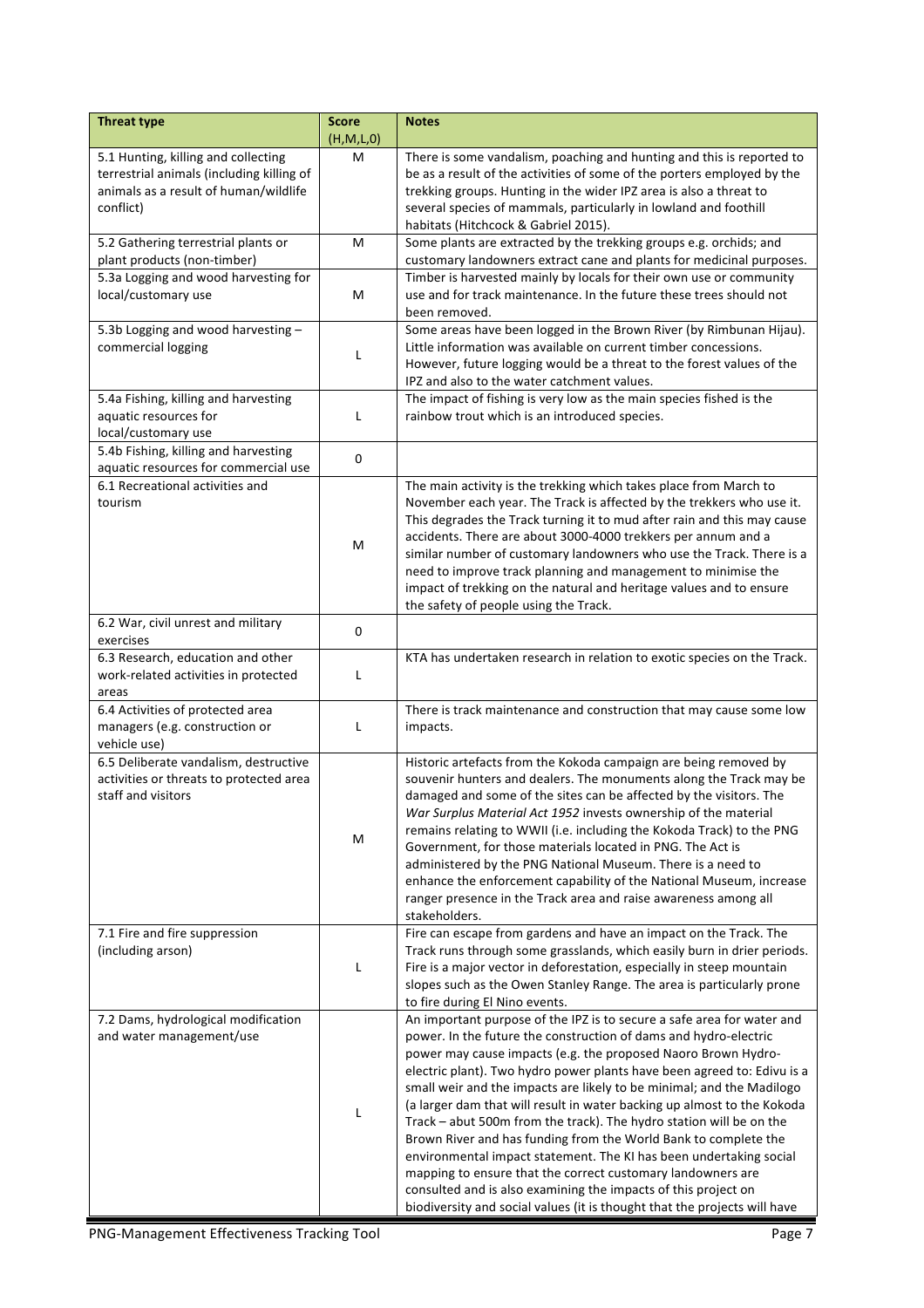| <b>Threat type</b>                                      | <b>Score</b> | <b>Notes</b>                                                                                                                               |  |
|---------------------------------------------------------|--------------|--------------------------------------------------------------------------------------------------------------------------------------------|--|
|                                                         | (H,M,L,0)    |                                                                                                                                            |  |
|                                                         |              | minimal impacts on the biodiversity and archaeological values).<br>Additional hydro plants may be built in later years.                    |  |
| 7.3a Increased fragmentation within                     |              | Short tracks have been developed from the main track and are used by                                                                       |  |
| protected area                                          | L            | tourists, but the impact is minimal.                                                                                                       |  |
| 7.3b Isolation from other natural                       | L            | The Track passes through natural vegetation for most of its length and                                                                     |  |
| habitat (e.g. deforestation)                            |              | the IPZ is largely adjacent to natural areas.                                                                                              |  |
| 7.3c Other 'edge effects' on park                       | L            | The oil palm companies respect the Track and their impact is minimal.                                                                      |  |
| values                                                  |              |                                                                                                                                            |  |
| 7.3d Loss of keystone species (e.g.                     | 0            |                                                                                                                                            |  |
| top predators, pollinators etc.)<br>8.1 Pest plants     |              |                                                                                                                                            |  |
|                                                         | м            | There is a high number of exotic species along the track. The KTA has<br>undertaken research to identify these species and is beginning to |  |
|                                                         |              | address these.                                                                                                                             |  |
| 8.1a Pest animals                                       | L            | These are rare and their impacts are minimal.                                                                                              |  |
| 8.1b Diseases such as fungus or                         |              |                                                                                                                                            |  |
| viruses that make native plants or                      | 0            |                                                                                                                                            |  |
| animals sick                                            |              |                                                                                                                                            |  |
| 8.2 Introduced genetic material (e.g.                   | 0            |                                                                                                                                            |  |
| genetically modified organisms)                         |              |                                                                                                                                            |  |
| 9.1 Household sewage and urban                          | L            | Campsites and villages have pit toilets and hence there are few                                                                            |  |
| waste water<br>9.1a Sewage and waste water from         |              | impacts on the Track.                                                                                                                      |  |
| protected area facilities                               | 0            |                                                                                                                                            |  |
| 9.2 Industrial, mining and military                     |              |                                                                                                                                            |  |
| effluents                                               | 0            |                                                                                                                                            |  |
| 9.3 Agricultural and forestry effluents                 | 0            |                                                                                                                                            |  |
| (e.g. excess fertilizers or pesticides)                 |              |                                                                                                                                            |  |
| 9.4 Garbage and solid waste                             |              | Garbage and solid waste are produced mainly by the trekkers,                                                                               |  |
|                                                         | L            | however the trekking companies have a trash porter who is                                                                                  |  |
|                                                         |              | responsible for removing all waste.                                                                                                        |  |
| 9.5 Air-borne pollutants                                | 0            |                                                                                                                                            |  |
| 9.6 Excess energy (e.g. heat<br>pollution, lights etc.) | 0            |                                                                                                                                            |  |
| 10.1 Volcanoes                                          | 0            |                                                                                                                                            |  |
| 10.2 Earthquakes/Tsunamis                               | $\mathbf 0$  |                                                                                                                                            |  |
| 10.3 Avalanches/Landslides                              |              |                                                                                                                                            |  |
|                                                         | 0            |                                                                                                                                            |  |
| 10.4 Erosion and siltation/ deposition                  |              |                                                                                                                                            |  |
| (e.g. shoreline or riverbed changes)                    | L            |                                                                                                                                            |  |
| 11.1 Habitat shifting and alteration                    | 0            |                                                                                                                                            |  |
| 11.2 Droughts                                           | L            | 1997 drought/frost and bushfire.                                                                                                           |  |
| 11.3 Temperature extremes                               | Г            |                                                                                                                                            |  |
| 11.4 Storms and flooding                                | L            |                                                                                                                                            |  |
| 11.5 Coral bleaching                                    | 0            |                                                                                                                                            |  |
| 11.6 Intrusion by saltwater into<br>gardens etc.        | 0            |                                                                                                                                            |  |
| 11.7 Sea level rise                                     | 0            |                                                                                                                                            |  |
| Other (please explain)                                  |              |                                                                                                                                            |  |
| 12.1 Loss of cultural links, traditional                |              | The older landowners who were engaged in the Kokoda campaign and                                                                           |  |
| knowledge and/or management                             |              | others who have knowledge of the Track and cultural practices are                                                                          |  |
| practices                                               | М            | dying and this knowledge is being lost. There is an urgent need to                                                                         |  |
|                                                         |              | capture the traditional knowledge of the area.                                                                                             |  |
| 12.2 Natural deterioration of                           |              | Archaeological research has uncovered a number of important sites                                                                          |  |
| important cultural site values                          | L            | showing evidence of long-term cultivation and use (e.g. at Madilogo                                                                        |  |
|                                                         |              | and Myolo Lakes). These sites need to be conserved to ensure that                                                                          |  |
| 12.3 Destruction of cultural heritage                   |              | their values are protected.                                                                                                                |  |
| buildings, gardens, sites etc.                          | L            |                                                                                                                                            |  |
| Other (please explain)                                  |              | Management of the IPZ is complex, with diverse stakeholders. A major                                                                       |  |
|                                                         | М            | threat is that of governance (i.e. staying in contact and working                                                                          |  |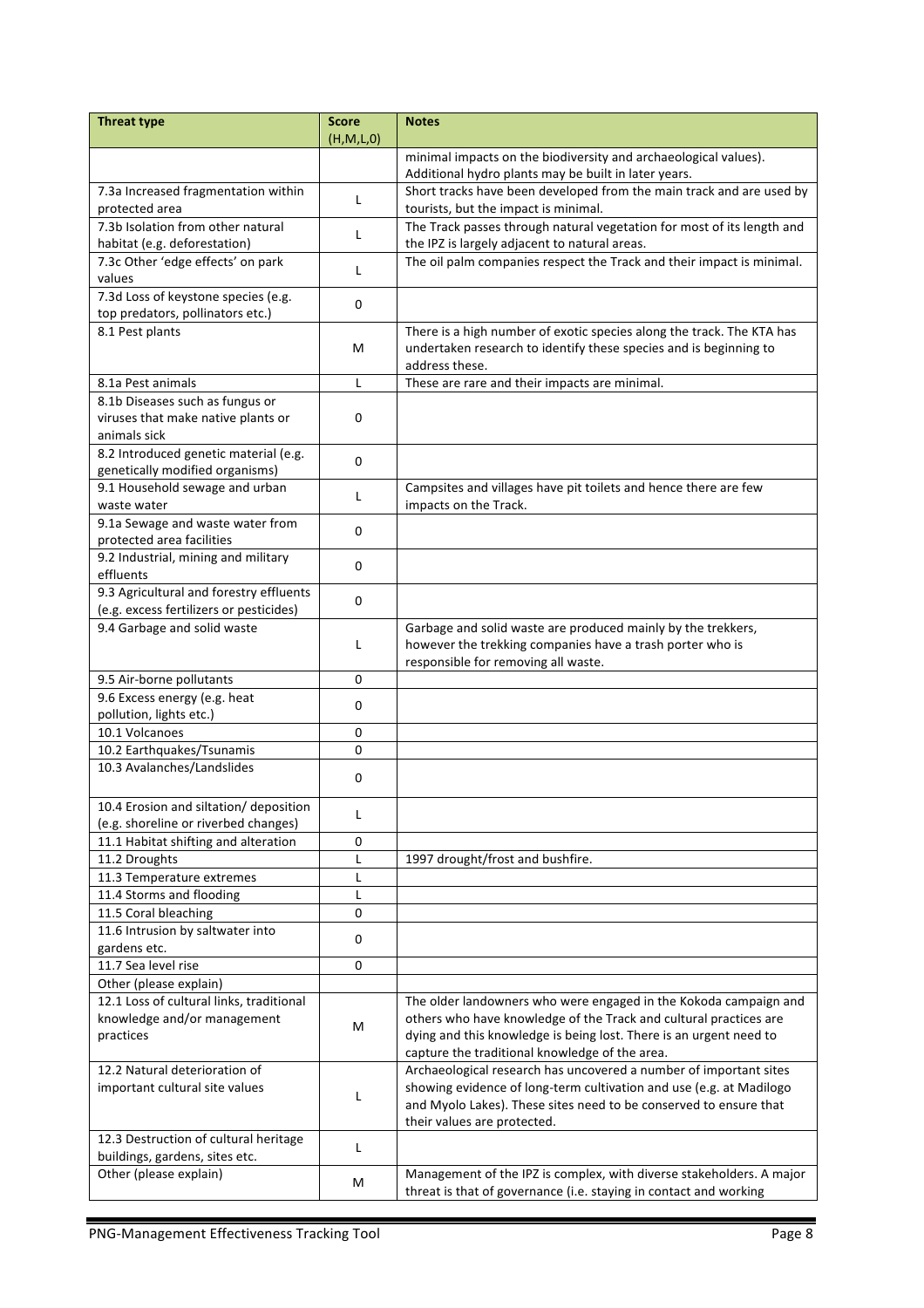| Threat type | <b>Score</b> | <b>Notes</b>                                                                                                                                                                                                                                                                                                                                                   |
|-------------|--------------|----------------------------------------------------------------------------------------------------------------------------------------------------------------------------------------------------------------------------------------------------------------------------------------------------------------------------------------------------------------|
|             | (H, M, L, 0) |                                                                                                                                                                                                                                                                                                                                                                |
|             |              | together). The KTA does not have strong governance (e.g. it does not<br>report to government and is unstable - it can be influenced by diverse<br>groups – customary landowners, mining, agricultural expansion/fish<br>farming etc. There is not one organisation with control over the area,<br>although CEPA tries to hold the other stakeholders together. |

#### Table 5. Worst threats and ways forward

| <b>Threat</b><br>No. | <b>Threat</b><br>(Most significant first) | Threat number or<br>name (copy no.<br>from Table 4) | Nature of the threat, impact and how to reduce the impact.                                                        |
|----------------------|-------------------------------------------|-----------------------------------------------------|-------------------------------------------------------------------------------------------------------------------|
|                      | <b>Population Increase</b>                | 1.1a                                                | Increase in population and expansion of land uses, which may<br>impinge on natural, cultural and historic values. |
|                      | Tourism                                   | 6.1                                                 | Increasing numbers of tourist walk on the Track and effective<br>management must be in place.                     |
|                      | Customary landowner<br>gardens            | 2.1                                                 | Gardens are expanding into natural areas and will impact on<br>biodiversity values.                               |

# Part 4: What is the management like in the protected area?

| <b>Issue</b>                      | <b>Score</b><br>(0,1,2,3, NA) | <b>Comment</b>                                                                                                                                                                                                                                                                                                                                                                                                                                  | <b>Next steps</b>                                                                                                                                                                                                                          |
|-----------------------------------|-------------------------------|-------------------------------------------------------------------------------------------------------------------------------------------------------------------------------------------------------------------------------------------------------------------------------------------------------------------------------------------------------------------------------------------------------------------------------------------------|--------------------------------------------------------------------------------------------------------------------------------------------------------------------------------------------------------------------------------------------|
| 1a. Legal status                  | 2                             | There is some lack of clarity in relation to<br>the gazettal notification in PNG. It is<br>believed that the Gazettal notice was<br>prepared in 1972, but was not formally<br>gazetted. The Track is identified on the List<br>of Overseas Places of Historic Significance<br>to Australia. In PNG most of the Track is<br>included in the Interim Protection Zone<br>(IPZ) that covers the catchment of the<br>Brown, Naoro and Goldie Rivers. | The IPZ, including the Track needs to<br>be gazetted under PNG's new<br>Protected Area legislation.                                                                                                                                        |
| 1b. Legal status                  |                               |                                                                                                                                                                                                                                                                                                                                                                                                                                                 |                                                                                                                                                                                                                                            |
| 2a. Protected area<br>regulations | $\mathfrak{p}$                | The Track operates under three separate<br>sets of regulations, which are focused on:<br>the Track itself and the regulation of the<br>tourism/trekking industry (porters, guides,<br>guest house accommodation); the military<br>heritage, which is regulated by the<br>National Museum; and the environmental<br>values which are regulated under<br>environmental legislation.                                                               | Finalise a Master Plan for the IPZ that<br>better integrates the management of<br>the Track and ensures<br>environmentally sustainable<br>outcomes. This process will help to<br>clarify the regulations relevant to the<br>Track and IPZ. |
| 2b. Protected area<br>regulations |                               |                                                                                                                                                                                                                                                                                                                                                                                                                                                 |                                                                                                                                                                                                                                            |

# **Table 6. Management effectiveness scores, comments, next steps**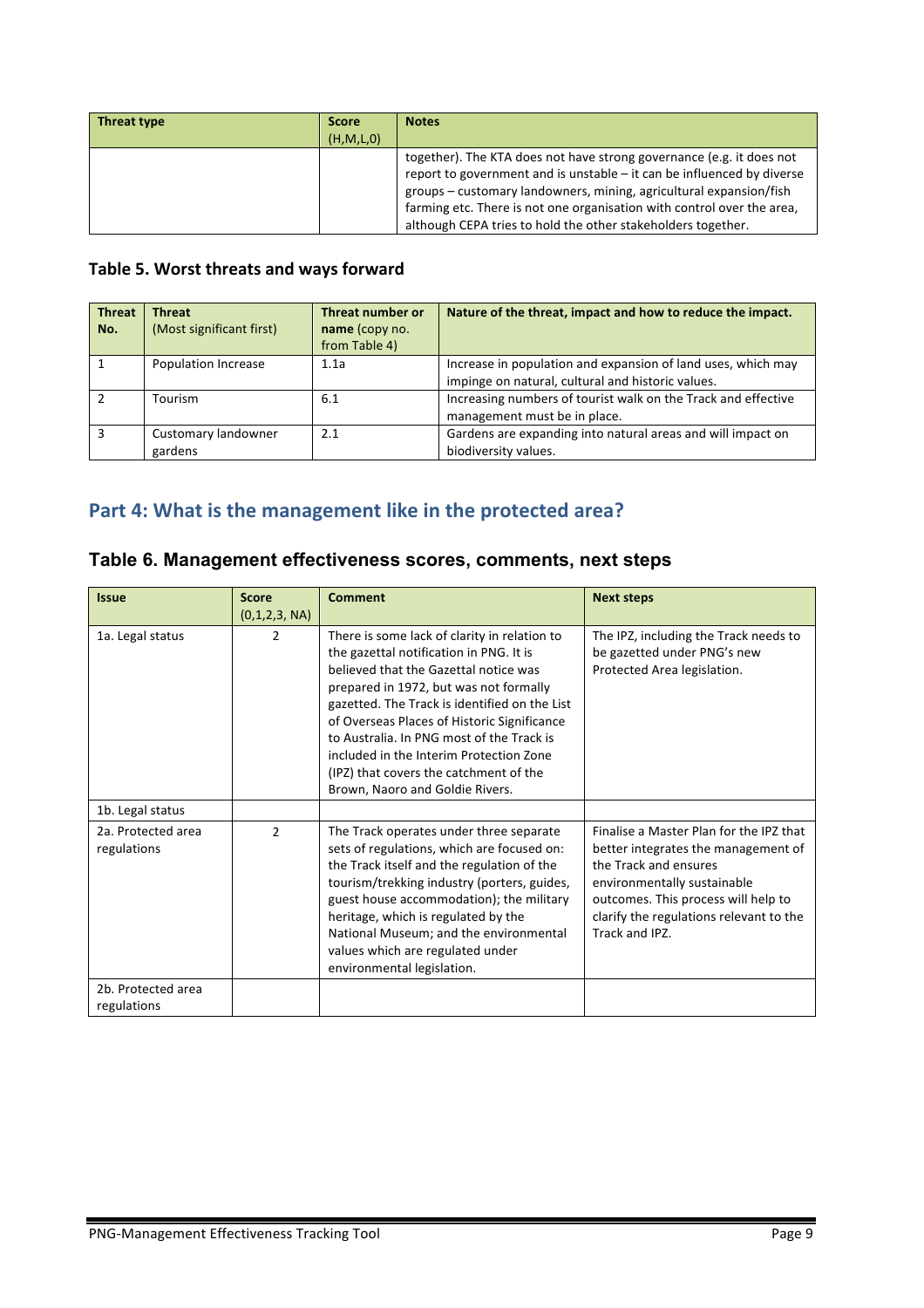| <b>Issue</b>                    | <b>Score</b><br>(0,1,2,3, NA) | <b>Comment</b>                                                                                                                                                                                                                                                                                                                                                                                                                                                                                                                                                                                                                                                                                                                                                                                                                                                                                                                                                                                                                                                | <b>Next steps</b>                                                                                                                                                                                                                                                                                                                                                                                                                                                                                                                                                                                                                                                                                                                                                                                                                                                                                                                                            |
|---------------------------------|-------------------------------|---------------------------------------------------------------------------------------------------------------------------------------------------------------------------------------------------------------------------------------------------------------------------------------------------------------------------------------------------------------------------------------------------------------------------------------------------------------------------------------------------------------------------------------------------------------------------------------------------------------------------------------------------------------------------------------------------------------------------------------------------------------------------------------------------------------------------------------------------------------------------------------------------------------------------------------------------------------------------------------------------------------------------------------------------------------|--------------------------------------------------------------------------------------------------------------------------------------------------------------------------------------------------------------------------------------------------------------------------------------------------------------------------------------------------------------------------------------------------------------------------------------------------------------------------------------------------------------------------------------------------------------------------------------------------------------------------------------------------------------------------------------------------------------------------------------------------------------------------------------------------------------------------------------------------------------------------------------------------------------------------------------------------------------|
| 3. Law enforcement              | $\overline{2}$                | In relation to the Track, the KTA has a<br>system of rangers (however, they have no<br>powers under legislation). If some of the<br>porters do not comply with the regulations<br>(e.g. hunting, collecting) the rangers have<br>limited effective enforcement powers. The<br>customary landowners are self-regulated.<br>Most of the disputes are in Kokoda and<br>Koiari LLGs and these are resolved through<br>LLG and Provincial administrative<br>processes. There are no major threats to<br>flora and fauna on the Track and there are<br>no major pest species - this requires<br>minimal enforcement. However, the<br>removal of military heritage is a major<br>problem. Trekkers and others are 'souvenir<br>hunters' and collect a range of items. There<br>is currently no education program to tell<br>trekkers that this is illegal. Scrap metal<br>dealers and souvenir hunters encourage<br>people to bring material in and it is then<br>exported, mainly to the American market.<br>Control and enforcement of this trade is<br>difficult. | Awareness raising and training of:<br>porters and guides; and the trekkers<br>(e.g. protecting military heritage<br>items and understanding the joint<br>Australian and PNG military history<br>and engagement in the Kokoda<br>campaign). Establish a 'Tourism<br>Police' to walk the Track and<br>enhance compliance (similar to the<br>Tourism Police instituted at Mt<br>Wilhelm WMA). Ensure effective<br>training and certification of the<br>Tourism Police. In relation to<br>souvenir hunters, this needs<br>improved enforcement by the<br>National Museum, which is<br>responsible for administering the<br>War Surplus Material Act 1952. As<br>the Museum is currently under-<br>resourced, the Australian<br>Government has agreed to employ<br>an adviser to the National Museum in<br>2017. This will provide a strong<br>foundation for the development of<br>relevant policies and actions to<br>prevent the removal of historic<br>items. |
| 4. Protected area<br>objectives | 3                             | Management aims to meet the objectives<br>that have been agreed over several years.<br>However, these objectives may not always<br>be achieved. A joint declaration on the<br>preservation of the Kokoda Track region<br>has been signed by the Australian and PNG<br>prime ministers (2015). It provides for the<br>sustainable development of the Owen<br>Stanley Ranges, Brown River Catchment<br>and the Kokoda Track region and<br>protection of its special natural, cultural<br>and historic values.                                                                                                                                                                                                                                                                                                                                                                                                                                                                                                                                                   | Complete a Master Plan for the IPZ,<br>and including the Track and ensure<br>that objectives are agreed by all<br>relevant stakeholders, in particular<br>the customary landowners.                                                                                                                                                                                                                                                                                                                                                                                                                                                                                                                                                                                                                                                                                                                                                                          |
| 5. Protected area<br>design     | 3                             | The IPZ includes protection of the<br>catchments of several major rivers and<br>hence this allows for comprehensive water<br>and biodiversity planning and<br>management, as well as protection of<br>important archaeological sites and military<br>heritage sites associated with the Kokoda<br>campaign. The IPZ includes the Kokoda<br>Track, which consists of several trails, with<br>historic origins, e.g. use as a<br>communication route in the 1890s and<br>early 20 <sup>th</sup> century and then as a military<br>track during WWII.                                                                                                                                                                                                                                                                                                                                                                                                                                                                                                            | Progress gazettal of the IPZ as a<br>protected area under PNG's new<br>protected area legislation and finalise<br>nomination of the broader Owen<br>Stanley Range as a World Heritage<br>Area.                                                                                                                                                                                                                                                                                                                                                                                                                                                                                                                                                                                                                                                                                                                                                               |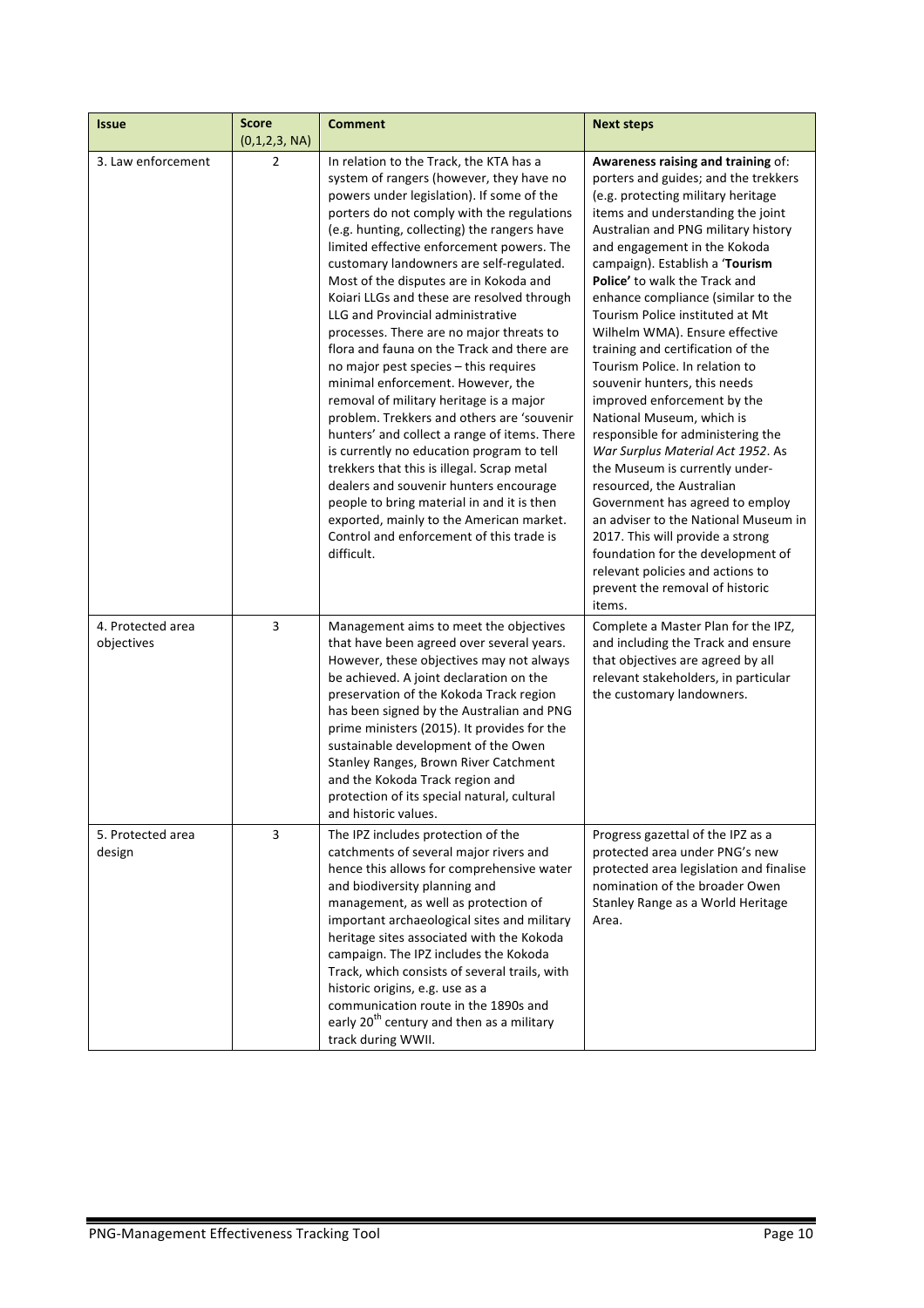| <b>Issue</b>                                    | <b>Score</b><br>(0,1,2,3, NA) | <b>Comment</b>                                                                                                                                                                                                                                                                                                                                                                                                                                                                                                                                                                                                                                                                                                                                        | <b>Next steps</b>                                                                                                                                                                                                                                                                                                                                                                                                                                                                                                                                                                                                                                                                                                                                                                                                                                                                                                                                                                                                                                                                                                                                                                                                                   |
|-------------------------------------------------|-------------------------------|-------------------------------------------------------------------------------------------------------------------------------------------------------------------------------------------------------------------------------------------------------------------------------------------------------------------------------------------------------------------------------------------------------------------------------------------------------------------------------------------------------------------------------------------------------------------------------------------------------------------------------------------------------------------------------------------------------------------------------------------------------|-------------------------------------------------------------------------------------------------------------------------------------------------------------------------------------------------------------------------------------------------------------------------------------------------------------------------------------------------------------------------------------------------------------------------------------------------------------------------------------------------------------------------------------------------------------------------------------------------------------------------------------------------------------------------------------------------------------------------------------------------------------------------------------------------------------------------------------------------------------------------------------------------------------------------------------------------------------------------------------------------------------------------------------------------------------------------------------------------------------------------------------------------------------------------------------------------------------------------------------|
| 6. Protected area<br>boundaries                 | 3                             | The boundaries of the Kokoda Track are<br>clear i.e. 10m either side of the Track. The<br>boundaries of the IPZ are mapped.                                                                                                                                                                                                                                                                                                                                                                                                                                                                                                                                                                                                                           |                                                                                                                                                                                                                                                                                                                                                                                                                                                                                                                                                                                                                                                                                                                                                                                                                                                                                                                                                                                                                                                                                                                                                                                                                                     |
| 7. Management plan                              | $\mathbf{1}$                  | Through the Kokoda Initiative, established<br>in 2008, the PNG and Australian<br>Governments have agreed to sustainably<br>develop and protect lands within the IPZ,<br>including the Kokoda Track. The Kokoda<br>Track Authority (KTA) was established in<br>2005 to develop the management regime<br>for the Track region. It is primarily<br>responsible for the Track and the trekking<br>industry. The Kokoda Track Management<br>Committee is responsible for the strategic<br>direction of the KTA, forward planning and<br>management issues. No formal<br>management plan exists for the IPZ area.                                                                                                                                           | Several plans are needed including:<br>(1) Master Plan for the IPZ that<br>provides guidance for traditional land<br>owners to maintain control of their<br>land while promoting sustainable<br>development in the region and<br>protecting their diverse values; (2)<br><b>Track Management Plan which</b><br>includes specific targets to improve<br>outcomes (e.g. the carrying capacity<br>of the Track in terms of the number<br>of trekkers permitted to use the track<br>over a given planning period) and to<br>minimise negative impacts on the<br>values of the Track and to maintain<br>and improve the trekking experience;<br>(3) Site management plans for<br>priority sites (e.g. Kokoda Memorial,<br>Owers' Corner); (4) Tourism Plan to<br>manage the increasing number of<br>trekkers that walk the Kokoda Track;<br>(5) Military Heritage Management<br>Plan to ensure effective protection<br>and management of the Track's<br>historic values; and (6) a Regional<br><b>Environment Plan to protect the</b><br>region's diverse biological values.<br>Development of these plans requires<br>comprehensive and effective<br>engagement of relevant<br>stakeholders, in particular the<br>customary landowners. |
| 7a. Planning process -<br>input of stakeholders | $\mathbf{1}$                  | While there is no overall formal<br>management plan, customary landowners<br>and other key stakeholders are involved in<br>management planning.                                                                                                                                                                                                                                                                                                                                                                                                                                                                                                                                                                                                       | Continue to engage with diverse<br>stakeholder groups to develop and<br>implement required planning<br>documents.                                                                                                                                                                                                                                                                                                                                                                                                                                                                                                                                                                                                                                                                                                                                                                                                                                                                                                                                                                                                                                                                                                                   |
| 7b. Planning process -<br>review                | 1                             | Review is part of the KTA management<br>approach. However, there is no plan for<br>the IPZ at the moment.                                                                                                                                                                                                                                                                                                                                                                                                                                                                                                                                                                                                                                             |                                                                                                                                                                                                                                                                                                                                                                                                                                                                                                                                                                                                                                                                                                                                                                                                                                                                                                                                                                                                                                                                                                                                                                                                                                     |
| 7c. Planning process -<br>monitoring            | $\mathbf{1}$                  | There has been a range of research<br>activities that inform planning.                                                                                                                                                                                                                                                                                                                                                                                                                                                                                                                                                                                                                                                                                |                                                                                                                                                                                                                                                                                                                                                                                                                                                                                                                                                                                                                                                                                                                                                                                                                                                                                                                                                                                                                                                                                                                                                                                                                                     |
| 8. Regular work plan                            | $\overline{2}$                | There is a work plan in place. The new<br>model revolves around the two sources of<br>funding. The Australian Government<br>provides \$5million per annum and has<br>prioritised where best to spend the money,<br>e.g. it is invested in KTA (governance,<br>upskilling, capacity building and ranger<br>training). The PNG Government, following<br>two years of discussions, has signed an<br>agreement with the Queensland Parks and<br>Wildlife Service, whose rangers will work<br>with PNG rangers on the Kokoda Track to<br>develop their capacity). This agreement<br>was based on an Australian Government<br>survey of the Track, which examined the<br>major management issues and the most<br>appropriate ways to deal with them (2015). | Ensure that all relevant agencies are<br>working together to develop and<br>implement the most appropriate<br>plans and actions, e.g. the KTA is<br>working with the Australian<br>Government, but must also ensure<br>effective integration within the<br>CEPA's administrative structures. A<br>national ranger system is important,<br>with the Kokoda rangers being a part<br>of this national network.                                                                                                                                                                                                                                                                                                                                                                                                                                                                                                                                                                                                                                                                                                                                                                                                                         |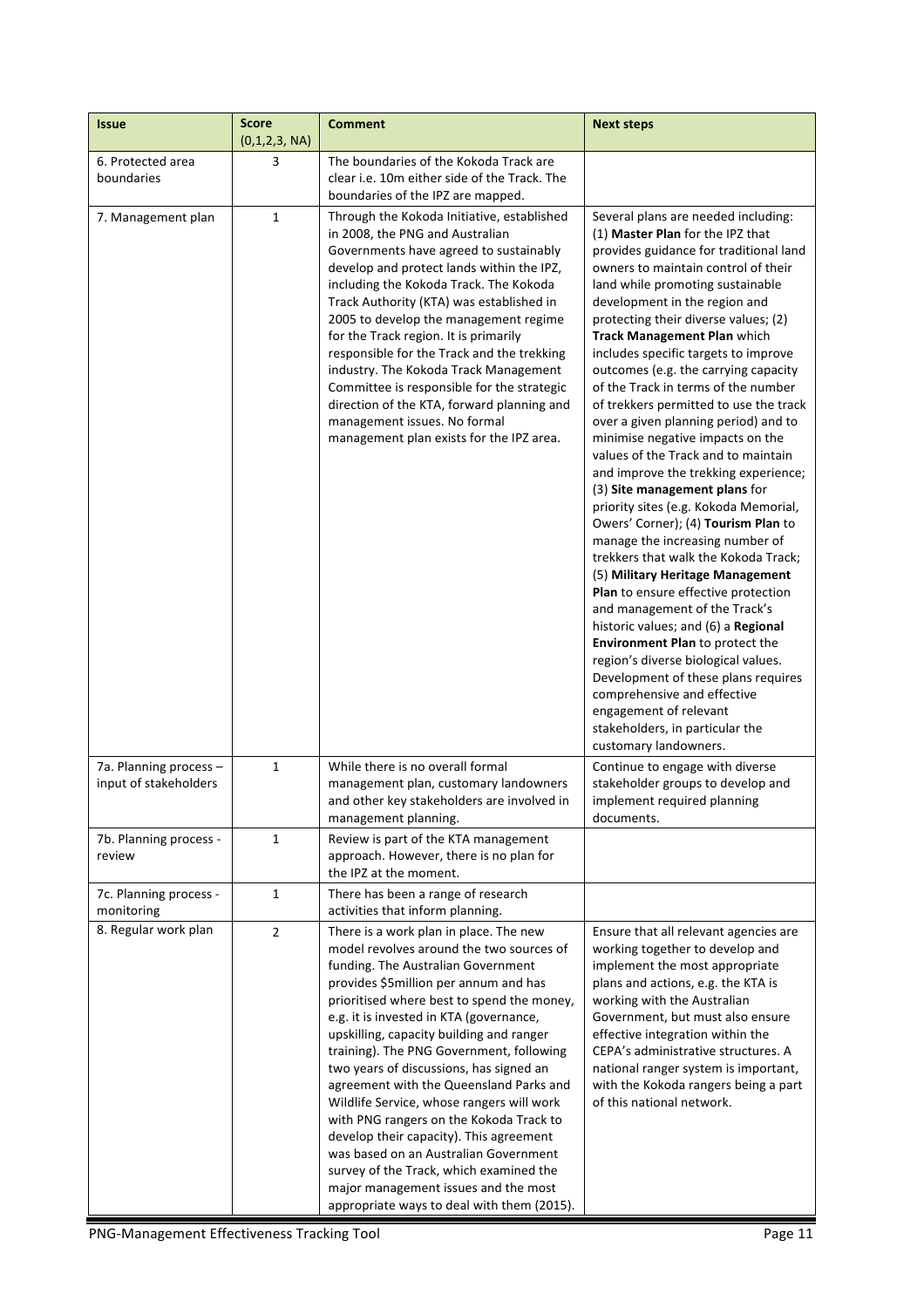| <b>Issue</b>              | <b>Score</b><br>(0,1,2,3, NA) | <b>Comment</b>                                                                                                                                                                                                                                                                                                                                                                                                                                                                                                                                                                                                                                                                                                                                                                                                                                                                                                                                                                                                                                                                                                                                                                                                                                                                                                                                                                                                                                                                                                                                                                                                                                                                                                                                                                                                                                                                                                           | <b>Next steps</b>                                                                                                                                                                                                                                                                                                         |
|---------------------------|-------------------------------|--------------------------------------------------------------------------------------------------------------------------------------------------------------------------------------------------------------------------------------------------------------------------------------------------------------------------------------------------------------------------------------------------------------------------------------------------------------------------------------------------------------------------------------------------------------------------------------------------------------------------------------------------------------------------------------------------------------------------------------------------------------------------------------------------------------------------------------------------------------------------------------------------------------------------------------------------------------------------------------------------------------------------------------------------------------------------------------------------------------------------------------------------------------------------------------------------------------------------------------------------------------------------------------------------------------------------------------------------------------------------------------------------------------------------------------------------------------------------------------------------------------------------------------------------------------------------------------------------------------------------------------------------------------------------------------------------------------------------------------------------------------------------------------------------------------------------------------------------------------------------------------------------------------------------|---------------------------------------------------------------------------------------------------------------------------------------------------------------------------------------------------------------------------------------------------------------------------------------------------------------------------|
| 9. Resource inventory     | $\overline{2}$                | The KTA is responsible for Track<br>management and has undertaken a<br>resource inventory. There is some<br>information on the biodiversity,<br>archaeological and cultural values of the<br>area: (1) There have been biodiversity<br>surveys along the length of the Track and<br>several transects were used to identify<br>exotic species along the Track, that may<br>have been introduced as a result of<br>trekking; (2) two military Cultural Heritage<br>Management Plans have been developed<br>(e.g. The Lost Battlefields of Etoa, Eora<br>Creek [Kelly et al. 2016] and Blamey's<br>Garden, Hombrom Bluff [Kelly 2016] in<br>Namanatabu WMA). These Plans identify<br>the values of these sites and prioritise<br>actions. (3) Oral histories have been<br>collected from the people along the Track<br>(Kokoda Initiative 2015) and a video has<br>been produced. This provides important<br>insights into the role of Papua New<br>Guineans during the Kokoda campaign and<br>provide a basis for developing the Military<br>Heritage Plan; (4) a social mapping project<br>has been undertake to develop an<br>understanding of the genealogical make-up<br>and land ownership systems of the<br>communities within the KI program area or<br>IPZ - this will help to guide effective<br>consultative processes; (5) Archaeological<br>surveys e.g. Madilogo (archaeologists from<br>UPNG, the PNG National Museum and Art<br>Gallery and the Australian National<br>University are engaged in long-term<br>research focussed on the traditional lands<br>of the Mountain Koiari people, and there<br>may be evidence for occupation going back<br>45,000 years, where people focused on<br>tree nut production for thousands of years<br>and also trade [MRI 2015]); and Myola<br>Lakes along the Track, where there is<br>evidence of human occupation for more<br>than 35,000 (Extent Heritage 2016). | More information is required on the<br>military heritage values of the region.<br>It is important to consult with the<br>customary landowners and learn<br>what is important to them in the IPZ<br>area. If people do not value the area,<br>then it will be difficult to protect the<br>values.                          |
| 10. Protection<br>systems | $\overline{2}$                | Trekkers are required to obtain permits<br>although customary landowners can walk<br>their land as they have done in the past.<br>Trekking companies must be licensed to<br>operate along the Track and there is<br>certification of these companies to ensure<br>that minimum standards are adhered to<br>and Track safety is enhanced. There may<br>be some illegal trekking operators who<br>may not get the appropriate approvals. The<br>KTA rangers walk the Track to ensure<br>compliance. However, they have no<br>powers to enforce penalties.                                                                                                                                                                                                                                                                                                                                                                                                                                                                                                                                                                                                                                                                                                                                                                                                                                                                                                                                                                                                                                                                                                                                                                                                                                                                                                                                                                  | There needs to be greater awareness<br>by the trekkers and also the trekking<br>companies of the required rules and<br>this will help to increase compliance<br>(e.g. relating to souvenir hunting).<br>Consider introducing a Tourism<br>Police force, which has relevant<br>authority to enforce the required<br>rules. |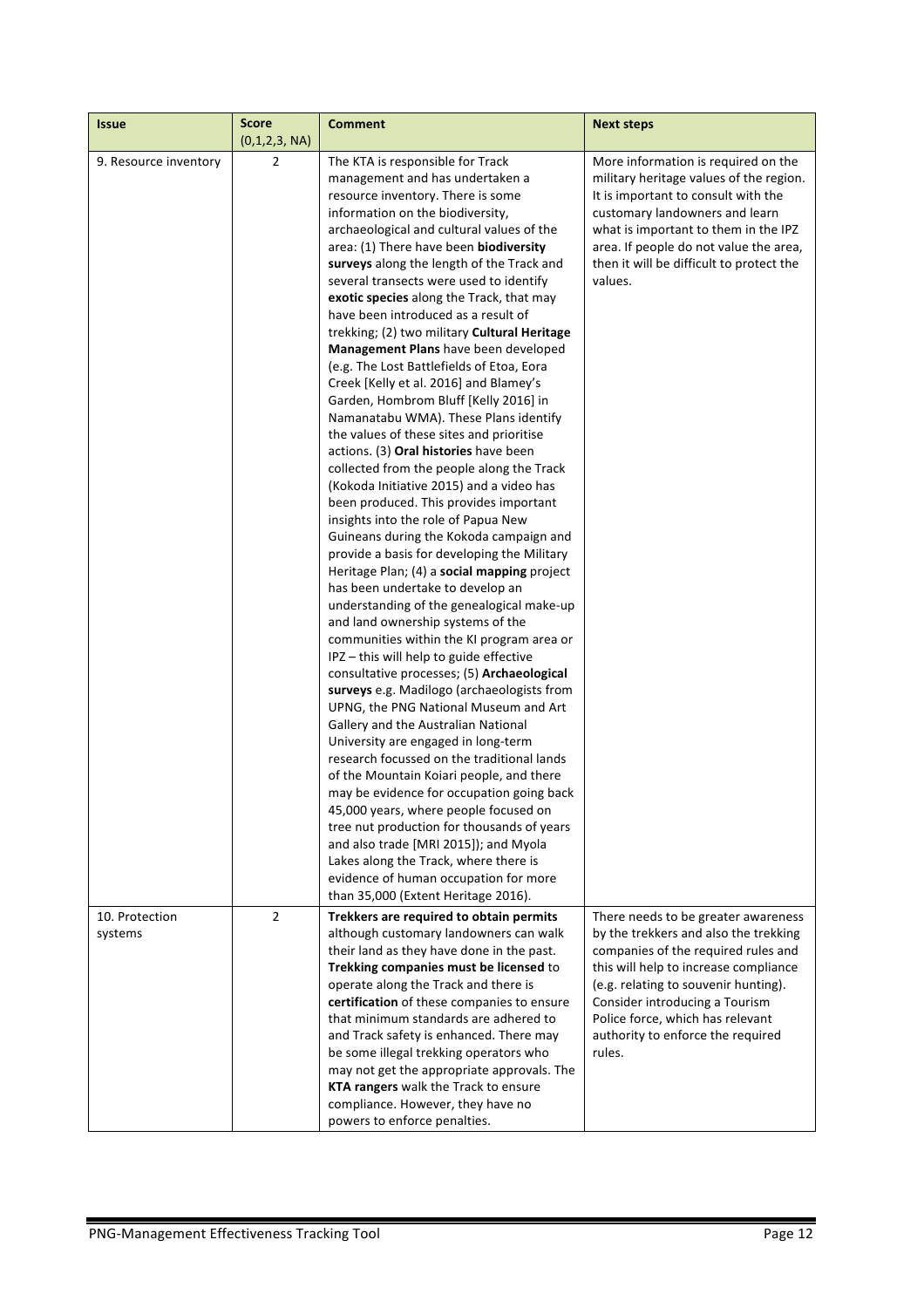| <b>Issue</b>                                          | <b>Score</b><br>(0,1,2,3, NA) | <b>Comment</b>                                                                                                                                                                                                                                                                                                                                                                                                                                                                                                                                                                                                                             | <b>Next steps</b>                                                                                                                                                                                                                                                                                                                                                                                                                                               |
|-------------------------------------------------------|-------------------------------|--------------------------------------------------------------------------------------------------------------------------------------------------------------------------------------------------------------------------------------------------------------------------------------------------------------------------------------------------------------------------------------------------------------------------------------------------------------------------------------------------------------------------------------------------------------------------------------------------------------------------------------------|-----------------------------------------------------------------------------------------------------------------------------------------------------------------------------------------------------------------------------------------------------------------------------------------------------------------------------------------------------------------------------------------------------------------------------------------------------------------|
| 11. Research and<br>monitoring                        | 2                             | Several research projects have been<br>undertaken: (1) Biodiversity; (2)<br>Archaeological - Madilogo, Myolo Lakes (3)<br>Military heritage sites - Eroa, Blamey's<br>Garden, (4) Oral histories (refer to No. 9<br>Resource Inventories).                                                                                                                                                                                                                                                                                                                                                                                                 | A Military Heritage Strategy would<br>assist in identifying significant WWII<br>heritage sites and other sites of<br>significance. Gathering information<br>or stories of the land from the local<br>people is needed also.                                                                                                                                                                                                                                     |
| 12. Resource<br>management                            | $\overline{2}$                | KTA is responsible for Track management.<br>This includes training of the ranger<br>workforce, porters and guides and ensure<br>that the Track itself is well maintained.                                                                                                                                                                                                                                                                                                                                                                                                                                                                  | Resource management needs to be<br>strengthened by means of the<br>Kokoda Initiative.                                                                                                                                                                                                                                                                                                                                                                           |
| 13a. Staff numbers                                    | $\overline{2}$                | The KTA has limited staffing and a small<br>revenue source (TRIP Consultants 2015).<br>There are KTA rangers. The KTA staff<br>manage the daily operations of the<br>authority e.g. liaising with Kokoda<br>communities, tour operators, government<br>agencies and media, providing on-track<br>management, and they collect and<br>distribute a proportion of the trekking fees<br>to Kokoda Track communities. Through the<br>KI, the Australian Government provides<br>funding for a selection of KTA staff<br>positions to assist the PNG government to<br>effectively manage the Track. The KTA also<br>funds a number of PNG staff. | Additional resourcing of the KTA is<br>required to improved delivery of its<br>core functions, including on-ground<br>staff to manage and maintain the<br>Track and work with customary<br>landowners along the Track.                                                                                                                                                                                                                                          |
| 13b. Other people<br>working on the<br>protected area | $\overline{2}$                | The Kokoda Initiative provides funding for<br>customary landowners to be involved in<br>track maintenance activities; and people<br>are also employed as porters and guides.                                                                                                                                                                                                                                                                                                                                                                                                                                                               |                                                                                                                                                                                                                                                                                                                                                                                                                                                                 |
| 14. Training and skills                               | $\mathbf 1$                   | Training is low for the protected area.<br>However, there has been some basic first<br>aid training and wilderness first aid training<br>for porters and guides; and track<br>maintenance capacity building with<br>Queensland Parks and Wildlife Service,<br>Australia.                                                                                                                                                                                                                                                                                                                                                                   | Continue to improve the training of<br>rangers working on the Track.<br>Identify the roles and responsibilities<br>of the rangers and consider training<br>in first aid, emergency procedures,<br>radio communications and map<br>reading and consider the<br>development of a peer mentoring<br>program. Consider the introduction<br>of a porter accreditation scheme to<br>provide basic training and<br>qualifications for porters (Newman et<br>al. 2015). |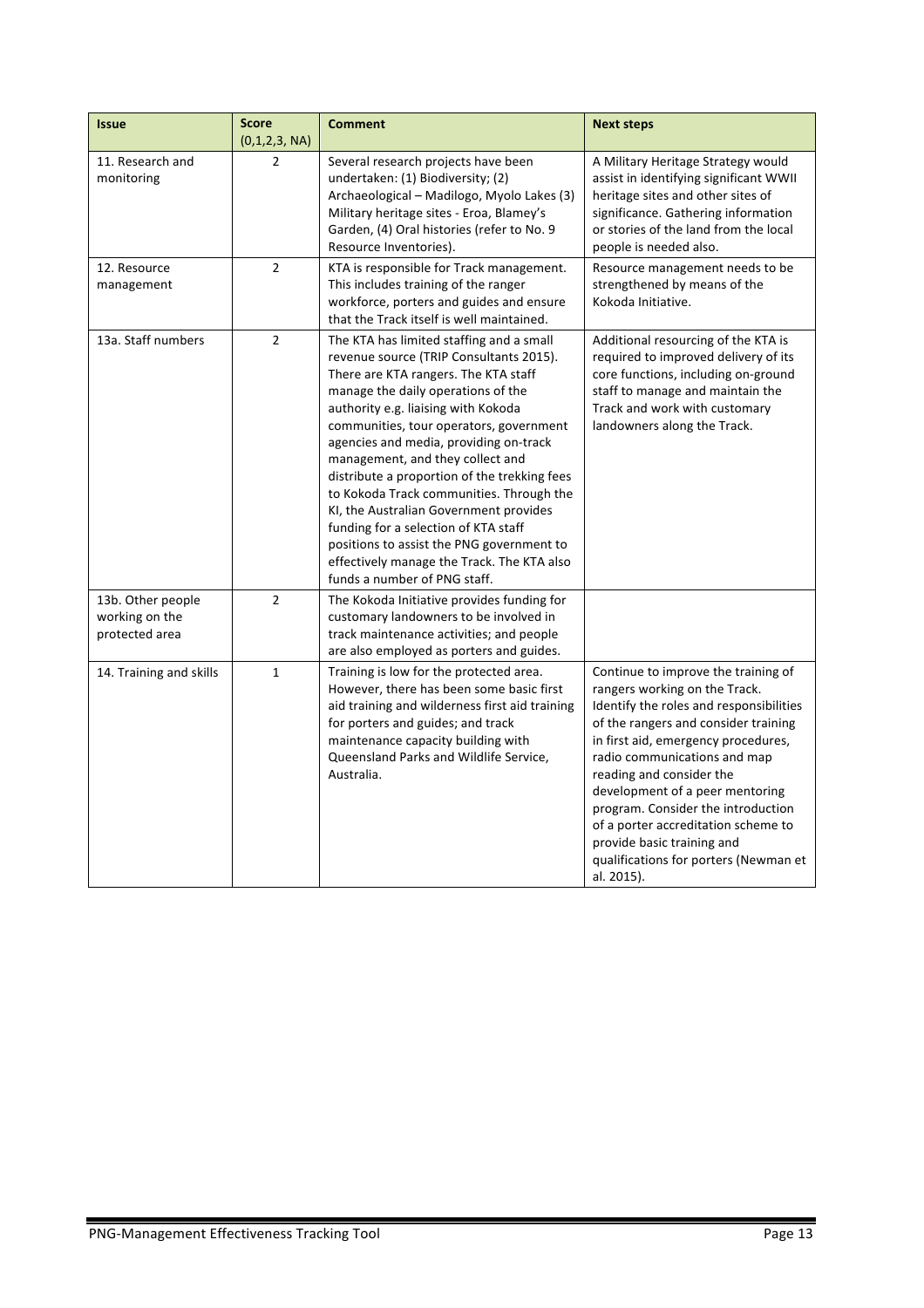| <b>Issue</b>                    | Score<br>(0,1,2,3, NA) | <b>Comment</b>                                                                                                                                                                                                                                                                                                                                                                                                                                                                                                                                                                                                                                                                                                                                                                                                                                                                                                                                                                                                                                                                                                                                                                                                                                                                                                                                                                                                                                                                                                                                                                                                                                                                                         | <b>Next steps</b>                                                                                                                                                                                                                                                                                                                                                                                                                    |
|---------------------------------|------------------------|--------------------------------------------------------------------------------------------------------------------------------------------------------------------------------------------------------------------------------------------------------------------------------------------------------------------------------------------------------------------------------------------------------------------------------------------------------------------------------------------------------------------------------------------------------------------------------------------------------------------------------------------------------------------------------------------------------------------------------------------------------------------------------------------------------------------------------------------------------------------------------------------------------------------------------------------------------------------------------------------------------------------------------------------------------------------------------------------------------------------------------------------------------------------------------------------------------------------------------------------------------------------------------------------------------------------------------------------------------------------------------------------------------------------------------------------------------------------------------------------------------------------------------------------------------------------------------------------------------------------------------------------------------------------------------------------------------|--------------------------------------------------------------------------------------------------------------------------------------------------------------------------------------------------------------------------------------------------------------------------------------------------------------------------------------------------------------------------------------------------------------------------------------|
| 15. Current budget              | $\overline{2}$         | The PNG and Australian Governments<br>together fund the Kokoda Initiative and<br>administer its implementation. The<br>Australian Government provides AUD \$5<br>million per annum for Track maintenance,<br>community development projects (e.g.<br>health education, training for nurses,<br>school supplies) and environmental<br>projects, museums and tourism<br>development. The PNG Government has<br>agreed to provide K10 million per annum<br>(but this is more usually about K2-3 million<br>which is spent according to the Kokoda<br>Track Master Plan. Several NGOs<br>undertake work in conjunction with<br>Provincial Governments e.g. the Kokoda<br>Track Foundation (2017) (exists to improve<br>the wellbeing and futures of the PNG<br>people by assisting with education,<br>healthcare, improving livelihoods and<br>fostering leadership) - has built a teacher<br>training college outside Kokoda and<br>sponsors people to go there. The Global<br>Environment Facility has three programs<br>(4,5,6), which involve work in the Owen<br>Stanley Ranges and New Britain,<br>investment into three protected areas<br>(Varirarta, Tenkile, and Baiyer River) with a<br>focus on using indigenous knowledge and<br>resources - some of this money will also<br>flow to Kokoda. The KTA can collect<br>trekking fees (K350 per trekker) and this<br>raises about K1.2 million per annum; and<br>impose licencing fees on trekking<br>companies, which raises about K100,000<br>per annum and this money is used by the<br>KTA to manage its operations and<br>distribute some money to the landowners<br>on the track and to Ward Development<br>(this funding may have ceased). | Additional funds are required to<br>invest in more and improved<br>guesthouses for the trekkers, the<br>development of small businesses,<br>more interpretative signage and<br>more social mapping and historical<br>information. The focus is also to<br>formally gazette the IPZ, engage the<br>stakeholders in discussions to finalise<br>the Master Plan and to implement it.                                                    |
| 16. Security of budget          | 3                      | The budget is secure, with funding<br>provided by both the Australian and PNG<br>governments. However, the amount of<br>funding is insufficient to meet the<br>extensive management needs of the IPZ.                                                                                                                                                                                                                                                                                                                                                                                                                                                                                                                                                                                                                                                                                                                                                                                                                                                                                                                                                                                                                                                                                                                                                                                                                                                                                                                                                                                                                                                                                                  |                                                                                                                                                                                                                                                                                                                                                                                                                                      |
| 17. Management of<br>budget     | $\overline{2}$         | Budget management is good.                                                                                                                                                                                                                                                                                                                                                                                                                                                                                                                                                                                                                                                                                                                                                                                                                                                                                                                                                                                                                                                                                                                                                                                                                                                                                                                                                                                                                                                                                                                                                                                                                                                                             |                                                                                                                                                                                                                                                                                                                                                                                                                                      |
| 18. Equipment and<br>facilities | $\overline{2}$         | The main facility is the Track itself which is<br>maintained by the KTA and local<br>communities. There is ranger<br>accommodation, visitor shelters and toilet<br>and shower facilities.                                                                                                                                                                                                                                                                                                                                                                                                                                                                                                                                                                                                                                                                                                                                                                                                                                                                                                                                                                                                                                                                                                                                                                                                                                                                                                                                                                                                                                                                                                              | Identify minimum safety standards<br>across the Track; incorporate<br>traditional knowledge; develop a<br>field guide to assist selection of<br>appropriate timbers and materials<br>for track infrastructure (e.g. this<br>could be based on livelihood projects<br>for the supply and purchase of<br>appropriate timbers and materials);<br>and improve river crossing<br>infrastructure to enhance safety<br>(Newman et al 2015). |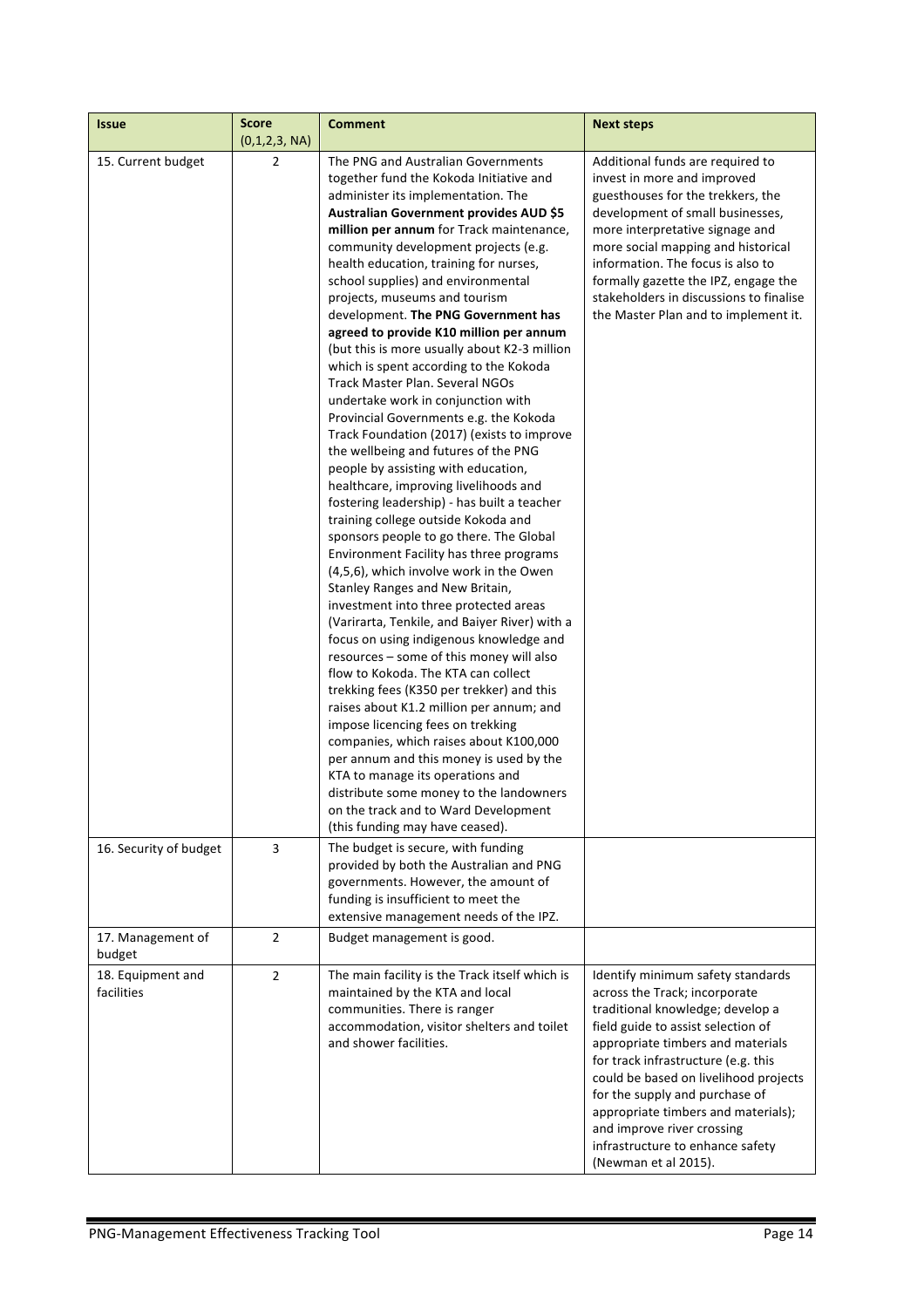| <b>Issue</b>                                                                    | <b>Score</b><br>(0,1,2,3, NA) | <b>Comment</b>                                                                                                                                                                                                                                                                                                                                                                                                          | <b>Next steps</b>                                                                                                                                                                                                                                 |
|---------------------------------------------------------------------------------|-------------------------------|-------------------------------------------------------------------------------------------------------------------------------------------------------------------------------------------------------------------------------------------------------------------------------------------------------------------------------------------------------------------------------------------------------------------------|---------------------------------------------------------------------------------------------------------------------------------------------------------------------------------------------------------------------------------------------------|
| 19. Maintenance of<br>equipment & facilities                                    | $\overline{2}$                | Facilities and equipment are generally well<br>maintained. However, increased trekking<br>numbers places pressure on the ability to<br>maintain the Track and ensure the highest<br>level of safety.                                                                                                                                                                                                                    | Develop a policy on basic<br>infrastructure management.<br>Encourage landowners to increase<br>their involvement in track<br>maintenance (e.g. through formal<br>agreements) (Newman et al 2015).                                                 |
| 20. Education and<br>awareness                                                  | $\overline{2}$                | This is undertaken through the Kokoda<br>Initiative. There are several interpretive<br>plaques along the Track and trekking<br>companies make a significant effort to<br>inform trekkers of the historic, cultural and<br>natural values of the site. There is a self-<br>interpretive display at Owers' Corner and<br>at Kokoda. It is unclear whether<br>educational programs are operating in the<br>wider IPZ area. | Strive to work with the local<br>communities and tourism operators<br>and guides to improve the trekking<br>experience.                                                                                                                           |
| 21. Planning for land<br>use or marine<br>activities                            | $\overline{2}$                | CEPA is striving to improve the level of<br>cooperation between adjacent planning<br>frameworks and the Kokoda Track. Major<br>hydrological and power plants are planned<br>for the future.                                                                                                                                                                                                                             | Effectively engage with relevant<br>planning frameworks and<br>stakeholders to ensure effective<br>consultation when planning decision<br>making takes place.                                                                                     |
| 22. State and<br>commercial<br>neighbours                                       | $\overline{2}$                | There is close contact with CEPA, PNG<br>Power and Oil Palm companies and other<br>resource sector agencies within<br>government.                                                                                                                                                                                                                                                                                       |                                                                                                                                                                                                                                                   |
| 23. Indigenous<br>people/ Customary<br>landowners input into<br>decision making | $\overline{2}$                | Customary landowners are involved in<br>decision making relevant to the Kokoda<br>Track.                                                                                                                                                                                                                                                                                                                                | Continue to work collaboratively with<br>the customary landowners and<br>encourage their participation and<br>engagement in programs along the<br>Track and within the wider IPZ,<br>especially in relation to proposed<br>dams and power plants. |
| 24a. Impact on<br>communities-<br>communication/trust                           | $\mathbf{1}$                  | Currently tourism/trekking is the main<br>activity undertaken along the Track and<br>there is communication between the KTA<br>and customary landowners.                                                                                                                                                                                                                                                                | Continue to ensure open<br>communication with all stakeholders.                                                                                                                                                                                   |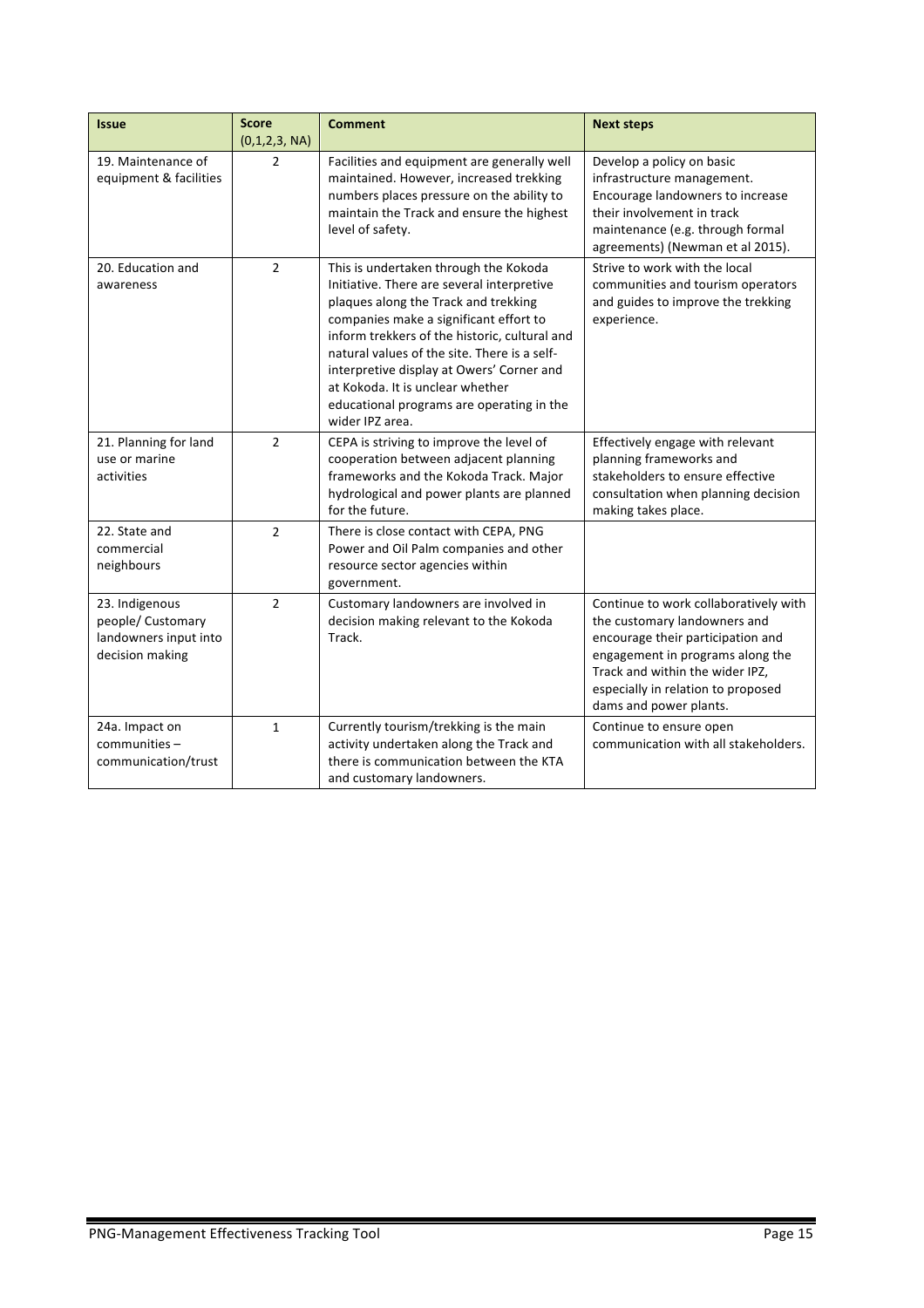| <b>Issue</b>                                                         | <b>Score</b><br>(0,1,2,3, NA) | <b>Comment</b>                                                                                                                                                                                                                                                                                                                                                                                                                                                                                                                                                                                                                                                                                                                                                                                                                                                                                                                                                                                                                                                                                                                                                                                                                                                                                                                                                                                                                        | <b>Next steps</b>                                                                                                                                                                                                                                                                                                                                                                                                                                                                                                                                                                                                                                                                                                                                                                                                                                       |
|----------------------------------------------------------------------|-------------------------------|---------------------------------------------------------------------------------------------------------------------------------------------------------------------------------------------------------------------------------------------------------------------------------------------------------------------------------------------------------------------------------------------------------------------------------------------------------------------------------------------------------------------------------------------------------------------------------------------------------------------------------------------------------------------------------------------------------------------------------------------------------------------------------------------------------------------------------------------------------------------------------------------------------------------------------------------------------------------------------------------------------------------------------------------------------------------------------------------------------------------------------------------------------------------------------------------------------------------------------------------------------------------------------------------------------------------------------------------------------------------------------------------------------------------------------------|---------------------------------------------------------------------------------------------------------------------------------------------------------------------------------------------------------------------------------------------------------------------------------------------------------------------------------------------------------------------------------------------------------------------------------------------------------------------------------------------------------------------------------------------------------------------------------------------------------------------------------------------------------------------------------------------------------------------------------------------------------------------------------------------------------------------------------------------------------|
| 24b. Impact on<br>communities -<br>programs to improve<br>welfare    | 1                             | Several programs have delivered a range of<br>benefits: $(1)$ <b>Education</b> – increase in the<br>number of registered schools along the<br>Track; increase in number of teachers;<br>increase in primary and elementary school<br>enrolments; construction of classrooms in<br>>12 villages and workshop buildings at the<br>Vocational Training Centre; supply of<br>curriculum materials and stationery;<br>training of teachers; (2) Health services $-$<br>renovation of three health centres and aid<br>posts (including water supply and toilets);<br>opening of a new aid post at Naoro;<br>distribution of equipment and supplies to<br>all health facilities, building waiting houses<br>for pregnant women; greater access to<br>vaccines/medicines; provision of clean<br>water; training of village health volunteers<br>and health workers; establishing HIV<br>counselling and testing centre; regular<br>health patrols; and (3) Other activities -<br>women's leadership and organisational<br>training programs; food preparation and<br>small scale business training; training on<br>toilet construction; provision of community<br>water supply and toilets to Naoro<br>community; business support (purchase of<br>sewing machines); timber milling/chainsaw<br>training; guesthouse and campground<br>management training; community mentor<br>program; agricultural pilot projects; clothes<br>drying room. | Build a stronger base for livelihoods<br>development and business<br>enterprises for communities along<br>the Track and within the IPZ. This<br>however, is reliant on improved<br>transport infrastructure (air and<br>road), telecommunications (e.g.<br>internet along the entire Track),<br>power and water security. KI must<br>continue to work with the Provincial<br>Administration Development Plans,<br>the private sector (e.g. trekking<br>companies) and NGOs. With<br>proposals for dams/weirs and roads<br>in the IPZ, this will provide<br>opportunities for people from Port<br>Moresby and other areas to visit the<br>region and undertake activities other<br>than trekking (e.g. water sports/<br>canoeing on the dams, walking on<br>easy-grade tracks, shorter treks and<br>visiting archaeological/cultural sites/<br>museums). |
| 24c. Impact on<br>communities -<br>support for the<br>protected area | $\mathbf{1}$                  | Locally communities support the IPZ and<br>Track and the broad historical purposes of<br>the Track.                                                                                                                                                                                                                                                                                                                                                                                                                                                                                                                                                                                                                                                                                                                                                                                                                                                                                                                                                                                                                                                                                                                                                                                                                                                                                                                                   | Continue to raise awareness of the<br>Track and the IPZ and their values to<br>ensure continuing support for the<br>IPZ.                                                                                                                                                                                                                                                                                                                                                                                                                                                                                                                                                                                                                                                                                                                                |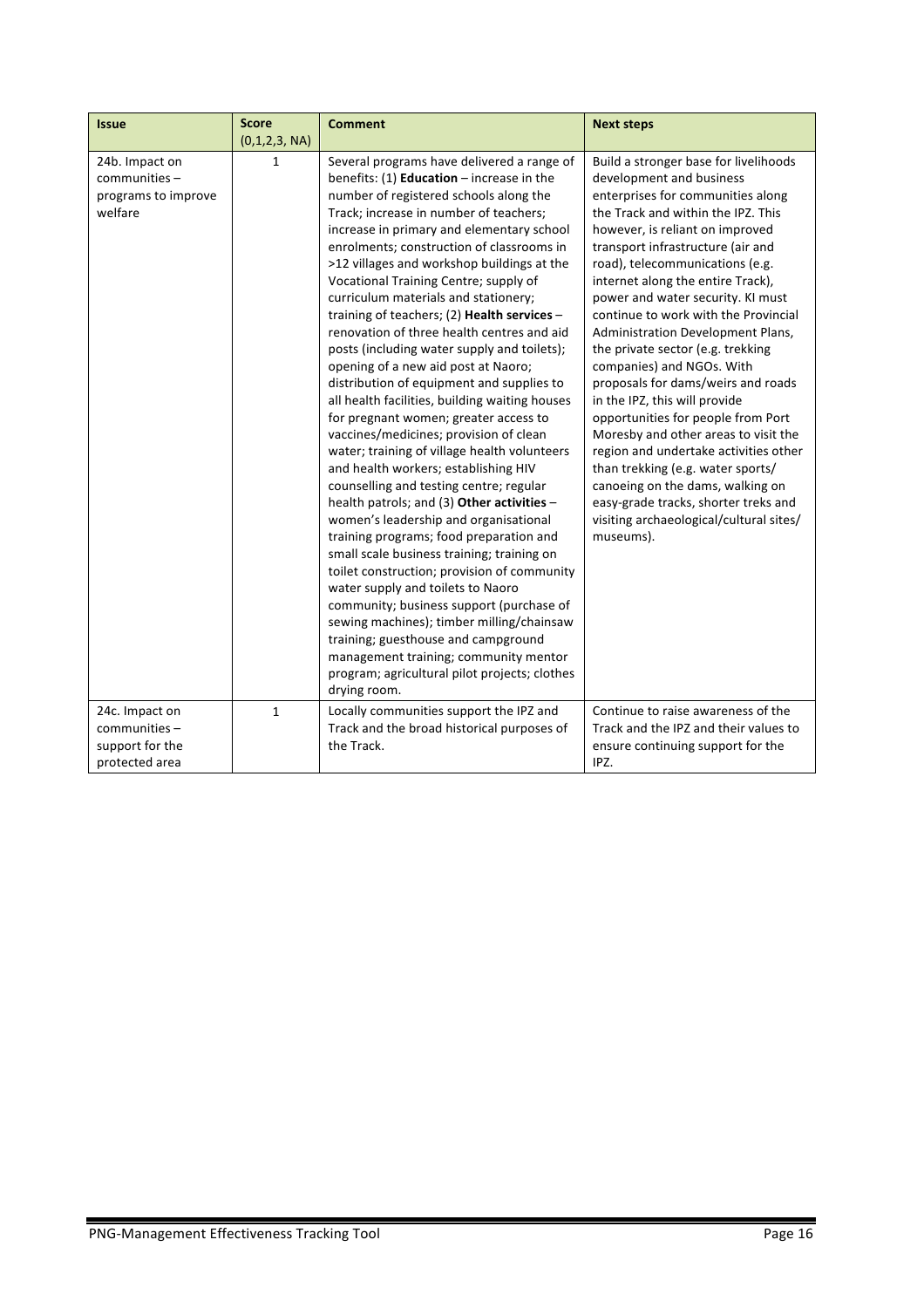| <b>Issue</b>                                               | <b>Score</b><br>(0,1,2,3, NA)    | <b>Comment</b>                                                                                                                                                                                                                                                                                                                                                                                                                                                                                                                                                                                                                                                                                                                                                                                                                                                                                                                                                                                                                                                                                                                                                                                                                                                                                                                                                                                                                                                                                                                                                                                                                                                                                                                                                                                                                                                                                                                                                                                                                                                                                                                                                                                                                                                                                                                                                                                                                                            | <b>Next steps</b>                                                                                                                                                                                                                                                                                                                                                                                                                                                                                                                                                                                                                                                                                                                                                                                                                                              |
|------------------------------------------------------------|----------------------------------|-----------------------------------------------------------------------------------------------------------------------------------------------------------------------------------------------------------------------------------------------------------------------------------------------------------------------------------------------------------------------------------------------------------------------------------------------------------------------------------------------------------------------------------------------------------------------------------------------------------------------------------------------------------------------------------------------------------------------------------------------------------------------------------------------------------------------------------------------------------------------------------------------------------------------------------------------------------------------------------------------------------------------------------------------------------------------------------------------------------------------------------------------------------------------------------------------------------------------------------------------------------------------------------------------------------------------------------------------------------------------------------------------------------------------------------------------------------------------------------------------------------------------------------------------------------------------------------------------------------------------------------------------------------------------------------------------------------------------------------------------------------------------------------------------------------------------------------------------------------------------------------------------------------------------------------------------------------------------------------------------------------------------------------------------------------------------------------------------------------------------------------------------------------------------------------------------------------------------------------------------------------------------------------------------------------------------------------------------------------------------------------------------------------------------------------------------------------|----------------------------------------------------------------------------------------------------------------------------------------------------------------------------------------------------------------------------------------------------------------------------------------------------------------------------------------------------------------------------------------------------------------------------------------------------------------------------------------------------------------------------------------------------------------------------------------------------------------------------------------------------------------------------------------------------------------------------------------------------------------------------------------------------------------------------------------------------------------|
| 25. Economic benefit                                       | $\overline{2}$                   | The KTA regulates the trekking industry<br>and provides permits for trekkers and<br>issues Commercial Operations Licences for<br>any enterprise operating along the Track<br>(i.e. to Track tour operators). The KTA aims<br>to maximise the proportion of trekker fees<br>used for track maintenance and<br>contributions to the communities along the<br>Track. The fees paid are used for KTA<br>administration and authority operating<br>costs (50%); payments to the 13 villages<br>along the Track to undertake track<br>maintenance (25%); and cash payments to<br>local communities for a variety of purposes<br>(Kelly et al. 2016). These payments<br>acknowledges that the land that the Track<br>travels through is owned by individuals and<br>communities. Benefits are also received by<br>the locals who are engaged as porters and<br>guides by the trekking companies and from<br>the sale of products and artefacts to the<br>trekkers. The trekking companies pay for<br>accommodation in village guest houses,<br>employ local guides and porters, purchase<br>local food, equipment, transport and pay<br>for various ceremonies (singsings).<br>Trekkers and trekking companies also<br>support a range of activities and programs<br>e.g. school scholarships and improvements<br>in water supplies. Carlsen (2012) estimated<br>that about 40% of trekkers employ a<br>personal porter (about AUD \$550 per trek),<br>and that the average expense per trekker is<br>about \$90 on accommodation on the<br>Track, \$155 on food supplies, \$462 on<br>porters, as well as additional costs for<br>pre/post accommodation, transport etc. In<br>2011 \$70,000 was paid to landowners in<br>Track Wards and \$18,000 was paid in track<br>maintenance payments (Carlsen 2012). The<br>total revenue for the KTA in 2011 was<br>\$420,000. \$88,000 was returned directly to<br>landowners/communities in cash and/or<br>provision of services and facilities. KTA<br>management costs are about \$265,000<br>(wages, salaries, rent, track maintenance,<br>board fees and office utilities) and the<br><b>Tourism Promotional Authority PNG</b><br>spends a further \$50,000 on promotional<br>activities. Thus, about K4-5 million is<br>directly received/invested into the<br>communities along the Track each year.<br>Communities are increasingly seeking<br>greater economic and social benefits from<br>the Track and KI. | Further sustainable tourism options<br>are needed to provide greater<br>benefits to communities, while<br>maintaining the trekking experience.<br>This can include diversification of the<br>tourism products available (e.g.<br>including bird watching, cultural<br>tourism), widening of the tourism<br>experience to other areas (e.g.<br>Blamey's Garden, Varirata National<br>Park and Sogeri), improved<br>marketing and infrastructure<br>development. This should be based<br>on an assessment of the Track's<br>carrying capacity. Communities can<br>also improve their guest facilities and<br>services provided to trekkers.<br>Villagers should be encouraged to<br>cater fully for the food requirements<br>of the trekkers to earn more income<br>i.e. including locally produced fruit,<br>vegetables, as well as beverages and<br>souvenirs. |
| 26. Monitoring and<br>evaluation<br>27. Visitor facilities | $\overline{2}$<br>$\overline{2}$ | KTA rangers monitor the Track, particularly<br>during the trekking season.<br>There are no facilities on the Track.                                                                                                                                                                                                                                                                                                                                                                                                                                                                                                                                                                                                                                                                                                                                                                                                                                                                                                                                                                                                                                                                                                                                                                                                                                                                                                                                                                                                                                                                                                                                                                                                                                                                                                                                                                                                                                                                                                                                                                                                                                                                                                                                                                                                                                                                                                                                       | Monitoring is needed to ensure that<br>the Track values are not diminished.<br>Expand the offering of camping areas                                                                                                                                                                                                                                                                                                                                                                                                                                                                                                                                                                                                                                                                                                                                            |
|                                                            |                                  | However, guesthouses and trade stores<br>exist along/adjacent to the Track.                                                                                                                                                                                                                                                                                                                                                                                                                                                                                                                                                                                                                                                                                                                                                                                                                                                                                                                                                                                                                                                                                                                                                                                                                                                                                                                                                                                                                                                                                                                                                                                                                                                                                                                                                                                                                                                                                                                                                                                                                                                                                                                                                                                                                                                                                                                                                                               | in villages during busy trekking<br>periods (Carlsen 2012).                                                                                                                                                                                                                                                                                                                                                                                                                                                                                                                                                                                                                                                                                                                                                                                                    |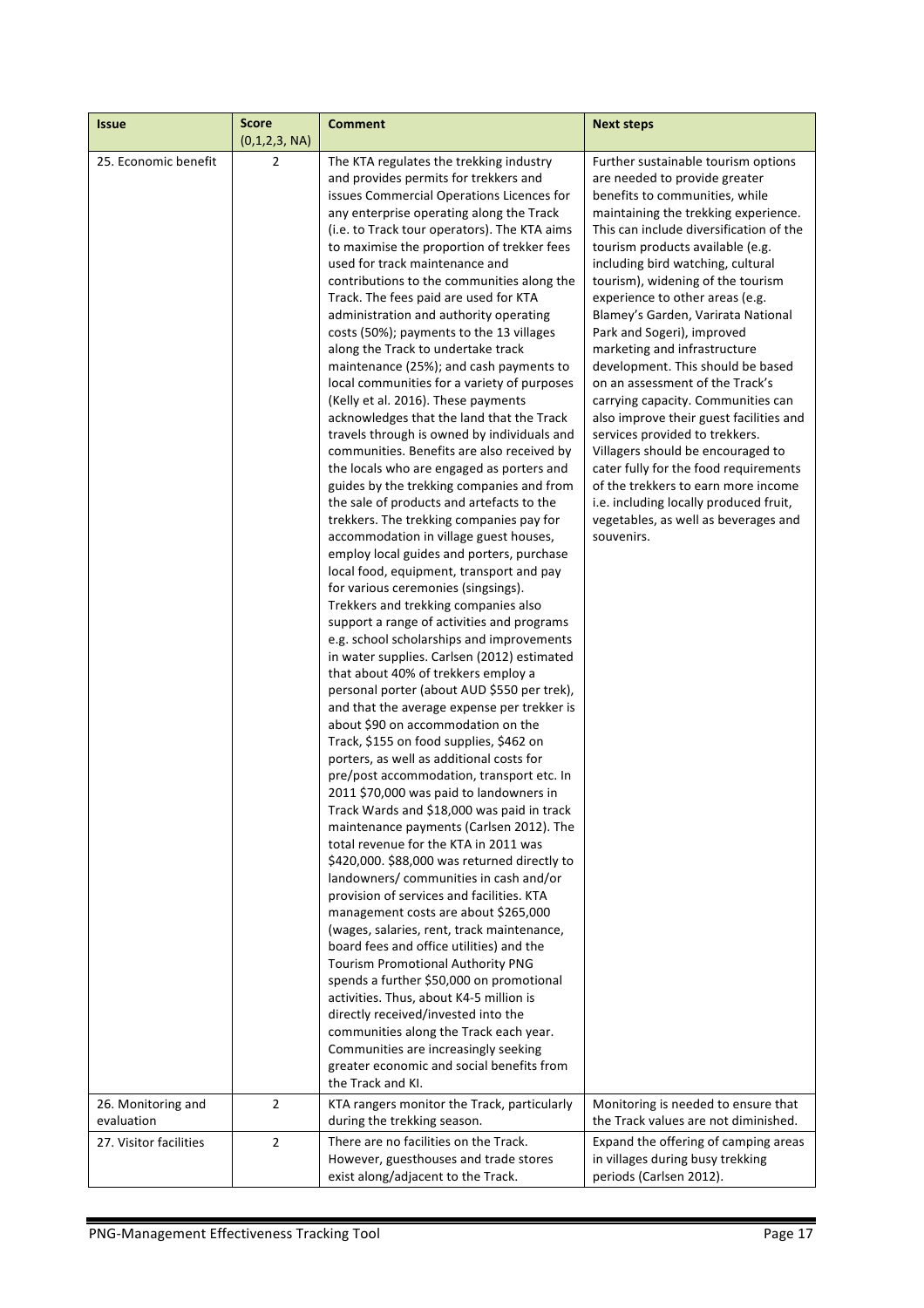| <b>Issue</b>                                       | <b>Score</b><br>(0,1,2,3, NA) | <b>Comment</b>                                                                                                                                                                                                                                                                                                                                                                                                                                                                                                                                                                                                                                                                                                                                                                                                                                                                                                                                                                                                                                                                                                                                                                                                                                                                                                                                                                                                                                                                                                                                                                                                                                                                                                                                                                                                                                               | <b>Next steps</b>                                                                                                                                                                                                                                                                                                                                                                                                                                                                                                                                                                                                                                                                                                                                                                                                                                                                                                                                                        |
|----------------------------------------------------|-------------------------------|--------------------------------------------------------------------------------------------------------------------------------------------------------------------------------------------------------------------------------------------------------------------------------------------------------------------------------------------------------------------------------------------------------------------------------------------------------------------------------------------------------------------------------------------------------------------------------------------------------------------------------------------------------------------------------------------------------------------------------------------------------------------------------------------------------------------------------------------------------------------------------------------------------------------------------------------------------------------------------------------------------------------------------------------------------------------------------------------------------------------------------------------------------------------------------------------------------------------------------------------------------------------------------------------------------------------------------------------------------------------------------------------------------------------------------------------------------------------------------------------------------------------------------------------------------------------------------------------------------------------------------------------------------------------------------------------------------------------------------------------------------------------------------------------------------------------------------------------------------------|--------------------------------------------------------------------------------------------------------------------------------------------------------------------------------------------------------------------------------------------------------------------------------------------------------------------------------------------------------------------------------------------------------------------------------------------------------------------------------------------------------------------------------------------------------------------------------------------------------------------------------------------------------------------------------------------------------------------------------------------------------------------------------------------------------------------------------------------------------------------------------------------------------------------------------------------------------------------------|
| 28. Commercial<br>tourism operators                | 3                             | Kokoda Track tour operators provide<br>opportunities for visitors to walk the track.<br>About 57 trekking companies from<br>Australia and PNG operate across the<br>Kokoda Track (Kelly et al. 2016), although<br>respondents indicated that this was<br>perhaps about 100 trekking companies (i.e.<br>about 20 Australian-based and 80 from<br>PNG). In 2012 there were reported to be<br>about 41 actual operators (Carlsen 2012).<br>Australian tourists are the dominant<br>trekking cohort and most join a trek with<br>one of the top 10 companies. Trekking<br>numbers increased from very few in the<br>early 2000 to a peak in 2008 of 5,621<br>(Carlsen 2012). Numbers then declined,<br>perhaps due to the negative media<br>exposure related to the plane crash on the<br>Track and the broader impacts of the<br>Global Financial Crisis. The number of tour<br>operators has increased and is supported<br>by a licensing system and associated code<br>of conduct for tour operators (there is no<br>accreditation system) and some conditions<br>that must be met (e.g. must have first aid<br>training, a satellite phone, vhf radio and<br>pay porters correctly). There is some self-<br>monitoring. The KTA Tour Operators<br>Association accounts for about 75% of the<br>traffic on the track and has its own rules<br>and regulations. Not all tour operators who<br>hold a licence in PNG are conducting tours.<br>About 80% of trekkers join one of the top<br>10 Australian based operators. The average<br>duration of treks in 2011 was nine days and<br>an average cost was about \$4000 (Carlsen<br>2012). KTA's role includes the regulation of<br>the trekking operators. Most tour<br>operators are protective of their product<br>e.g. military heritage sites and they<br>generally work to minimise impacts on<br>sites. | Ensure that all tourism operators (i.e.<br>including the small operators) offer a<br>high quality product and experience<br>to the trekkers/visitors and have<br>adequate emergency<br>communications, medical services<br>and insurance cover. Improve<br>certification requirements to ensure<br>that all operators operate in a<br>culturally and socially responsible<br>way (Carlsen 2012). The National<br>Museum in consultation with tour<br>operators needs to develop protocols<br>for managing the area, including the<br>development of an accreditation<br>scheme for tour operators. Tourism<br>operators could play more active role<br>in helping to manage the track itself,<br>by reporting to the KTA any unsafe<br>and degraded areas and also<br>reporting if there are any serious<br>injuries along the track (some<br>operators currently don't comply).<br>This would assist the KTA to know if<br>their procedures are working<br>effectively. |
| 29. Fees                                           | $\overline{2}$                | Fees are charged by the Kokoda Track<br>Authority - AUD150 (K350) per trekker (half<br>price for student). A Trekkers' database<br>and online booking and permitting system<br>has been developed.                                                                                                                                                                                                                                                                                                                                                                                                                                                                                                                                                                                                                                                                                                                                                                                                                                                                                                                                                                                                                                                                                                                                                                                                                                                                                                                                                                                                                                                                                                                                                                                                                                                           |                                                                                                                                                                                                                                                                                                                                                                                                                                                                                                                                                                                                                                                                                                                                                                                                                                                                                                                                                                          |
| 30. Condition of<br>values                         | $\overline{2}$                | Currently the Track is in good condition<br>and similarly for the wider IPZ.                                                                                                                                                                                                                                                                                                                                                                                                                                                                                                                                                                                                                                                                                                                                                                                                                                                                                                                                                                                                                                                                                                                                                                                                                                                                                                                                                                                                                                                                                                                                                                                                                                                                                                                                                                                 |                                                                                                                                                                                                                                                                                                                                                                                                                                                                                                                                                                                                                                                                                                                                                                                                                                                                                                                                                                          |
| 30a.Condition of<br>values                         | $\mathbf{1}$                  | Some research and work has been<br>conducted by the Kokoda Initiative and is<br>the basis for the assessment of values.                                                                                                                                                                                                                                                                                                                                                                                                                                                                                                                                                                                                                                                                                                                                                                                                                                                                                                                                                                                                                                                                                                                                                                                                                                                                                                                                                                                                                                                                                                                                                                                                                                                                                                                                      |                                                                                                                                                                                                                                                                                                                                                                                                                                                                                                                                                                                                                                                                                                                                                                                                                                                                                                                                                                          |
| 30b. Condition of<br>values - threat<br>abatement  | $\mathbf{1}$                  | Specific management programs are in<br>place to manage the threats along the<br>track.                                                                                                                                                                                                                                                                                                                                                                                                                                                                                                                                                                                                                                                                                                                                                                                                                                                                                                                                                                                                                                                                                                                                                                                                                                                                                                                                                                                                                                                                                                                                                                                                                                                                                                                                                                       |                                                                                                                                                                                                                                                                                                                                                                                                                                                                                                                                                                                                                                                                                                                                                                                                                                                                                                                                                                          |
| 30c. Condition of<br>values - active<br>management | $\mathbf{1}$                  | Activities are directed at maintaining the<br>diverse values within the IPZ.                                                                                                                                                                                                                                                                                                                                                                                                                                                                                                                                                                                                                                                                                                                                                                                                                                                                                                                                                                                                                                                                                                                                                                                                                                                                                                                                                                                                                                                                                                                                                                                                                                                                                                                                                                                 |                                                                                                                                                                                                                                                                                                                                                                                                                                                                                                                                                                                                                                                                                                                                                                                                                                                                                                                                                                          |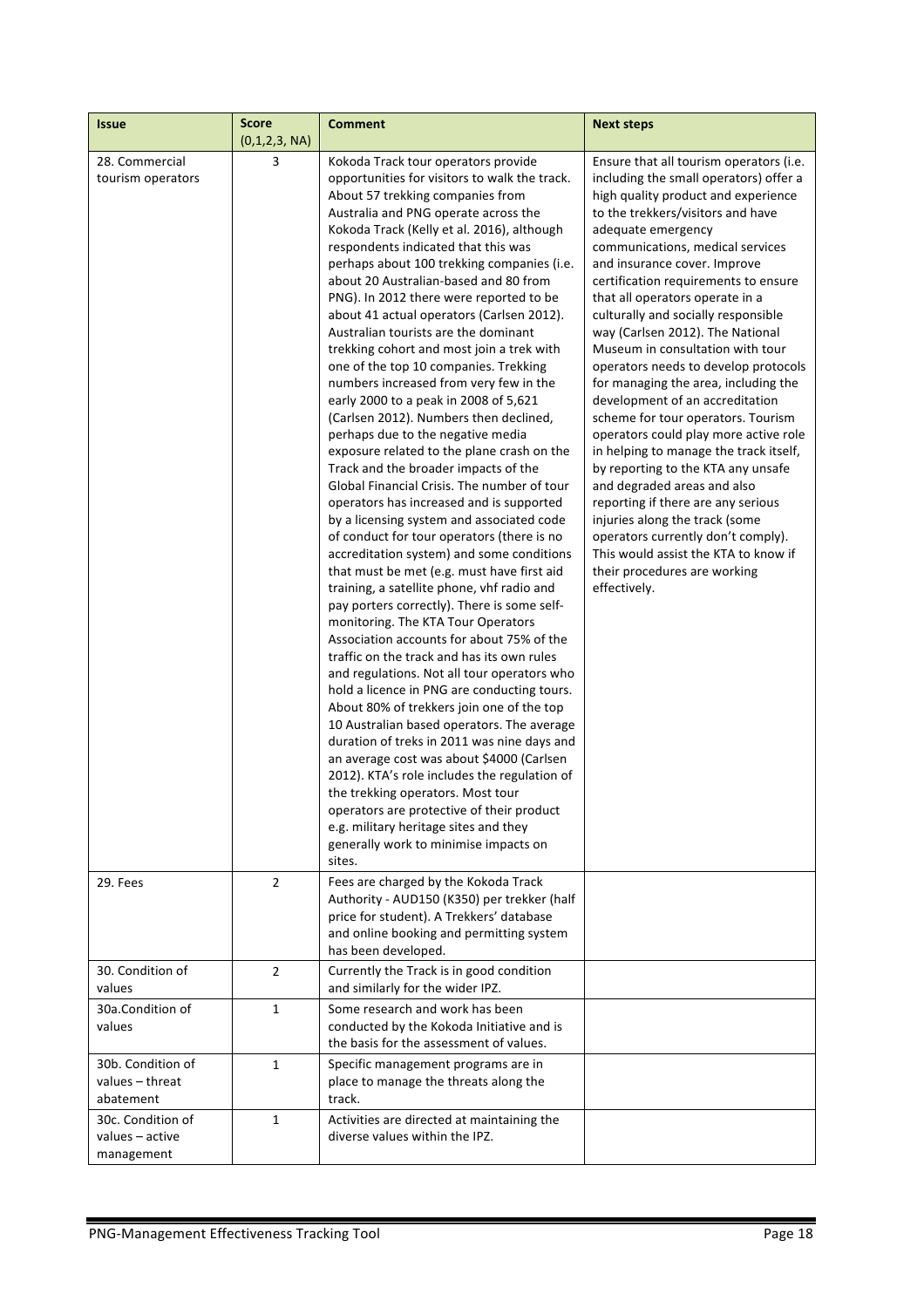# **Part 5: Condition and trends of protected area values**

| <b>Key value</b>     | <b>Condition Score</b> | <b>Trend Score</b> | Information source and justification for Assessment and        |
|----------------------|------------------------|--------------------|----------------------------------------------------------------|
| (from Table 2)       | (VG, G, F, P, DK)      | (I, S, D, DK)      | <b>HOW the condition can be IMPROVED</b>                       |
| Military history     | G                      | S                  | These values are high and well respected and remain stable.    |
|                      |                        |                    | The role of PNG people in the military history needs to be     |
|                      |                        |                    | explored further and a Military Heritage Strategy developed to |
|                      |                        |                    | better manage war sites and remains.                           |
| Tourism/trekking     | G                      |                    | The trekking industry is expanding. Need to improve tour       |
|                      |                        |                    | operators' accreditation, raise awareness, expand on the       |
|                      |                        |                    | products offered, expand accommodation, improve transport      |
|                      |                        |                    | and communication infrastructure, increase ranger presence,    |
|                      |                        |                    | improve track infrastructure and increase opportunities for    |
|                      |                        |                    | benefit sharing with local communities.                        |
| Economic             | G                      |                    | There are benefit sharing arrangements with local              |
|                      |                        |                    | communities and some are employed as porters and guides.       |
|                      |                        |                    | An increase in trekking will increase these benefits. Need     |
|                      |                        |                    | greater resources and financing to improve economic            |
|                      |                        |                    | outcomes for landowners.                                       |
| Biodiversity         | VG                     | S                  | The IPZ region that the Track passes through has high          |
|                      |                        |                    | biodiversity values                                            |
| Sacred/cultural/     | VG                     | <sub>S</sub>       | The sacred sites are well maintained and stable; several       |
| archaeological sites |                        |                    | archaeological sites have been identified and need funding for |
|                      |                        |                    | further research to identify their values and plan for their   |
|                      |                        |                    | protection.                                                    |
| Catchment            | VG                     | S                  | The catchment is to be dammed to provide a secure water        |
|                      |                        |                    | supply and power to the region.                                |

# **Table 7. Values, condition and trend**

#### Table 8. Recommendations and ways forward

| π.                                                                                                                                                                        |                                                                                                                                                 | 3.                                                                                                                                                                                                                                                                                                                |
|---------------------------------------------------------------------------------------------------------------------------------------------------------------------------|-------------------------------------------------------------------------------------------------------------------------------------------------|-------------------------------------------------------------------------------------------------------------------------------------------------------------------------------------------------------------------------------------------------------------------------------------------------------------------|
| The PNG government and the tourism<br>operators should provide some funding<br>to the KTA to improve the<br>management of the track and support<br>community livelihoods. | Support funding for local<br>communities to build good<br>tourist facilities along the track,<br>e.g. guest houses and<br>interpretation sites. | Awareness raising of all the stakeholders and<br>develop more simple, streamlined<br>governance structures. The KTA could be the<br>governing body, but this would require a<br>different structure and organization (e.g.<br>perhaps reporting to a minister to increase<br>accountability in manage this area). |

#### Table 9. Strengths and challenges (facilitator/recorder synthesis)

|   | <b>Strengths</b>                                                                                                                                                                                                                                                                              | <b>Challenges</b>                                                                                                                         |
|---|-----------------------------------------------------------------------------------------------------------------------------------------------------------------------------------------------------------------------------------------------------------------------------------------------|-------------------------------------------------------------------------------------------------------------------------------------------|
| 1 | Secure funding from the Australian and PNG<br>Governments to help with management of the<br>site and improve the livelihoods of surrounding<br>customary landowners.                                                                                                                          | Achieving sustainable outcomes for the environment and people<br>in the face of several proposed dams and hydro-electric power<br>plants. |
| 2 | <b>Supported</b> by the customary landowners<br>because trekkers/tourists provide opportunities<br>for the customary landowners to generate<br>income e.g. as potters and by providing<br>accommodation, food and other services, thus<br>improving livelihoods and community<br>development. | Achieving a high level of Track maintenance when not all levels<br>of government (e.g. local and provincial) are contributing.            |
| 3 | It is an <b>iconic Track</b> that will continue to bring in<br>business opportunities for local communities                                                                                                                                                                                   | Continuing to increase awareness and education of trekking<br>companies and their support workers.                                        |